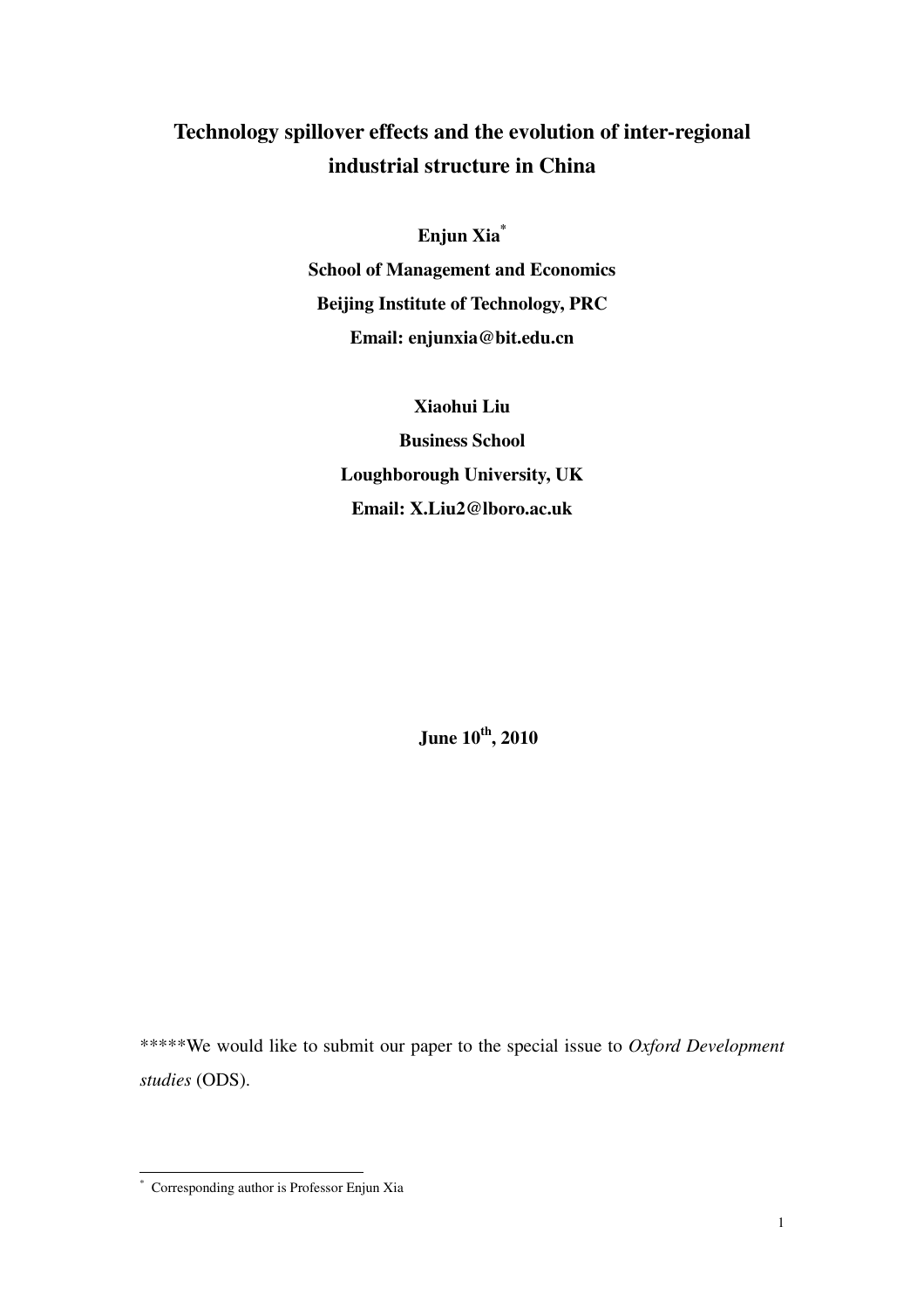## **Technology spillover effects and the evolution of inter-regional industrial structure in China**

【**Abstract**】 This paper focuses on the relationship between technology spillovers and the evolution of China's regional industrial structure. Based on a theoretical model which incorporates technology spillovers into the evolution of regional industrial structure, we empirically test technology spillovers for the period 1991-2007. The findings provide an important theoretical and practical basis for the government to formulate regional economic policies and industrial development plans.

## **Key words:** *Regional economy; technology spillovers; industrial structure*; *China*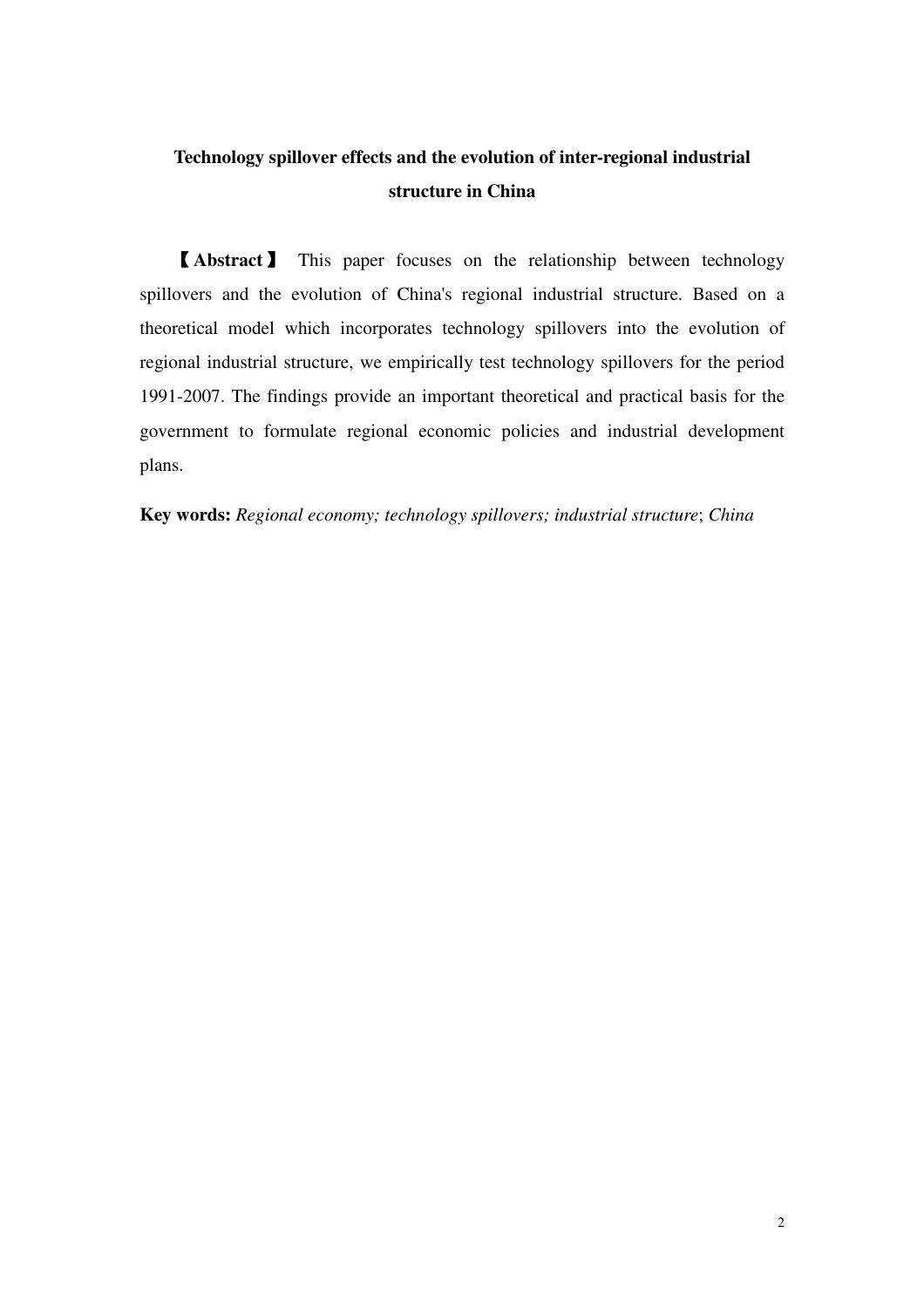## **Technology spillover effects and the evolution of inter-regional industrial**

## **structure in China**

## **1 Introduction**

The Chinese government established a new pattern of regional economic development in 2007 and proposed an overall regional development strategy and this is to continue to boost the development of western and northeastern old industrial bases, promote the rise of the Central region and further develop the Eastern region. As one of largest emerging economies, China's resource endowment varies markedly from region to region. The level of economic development is obviously imbalanced from spatial and regional perspectives. Therefore, identifying the factors that affect the evolution of the industrial structure is important when formulating scientific industrial policies and regional development. In addition, upgrading the regional industrial structure is not only one element in the evolution of an economy, but also the main objective of the adjustment of the economic structure. In this context, it is important to study the effect of regional industrial structure evolution due to its crucial role in the adjustment and optimization of the industrial structure, and the overall and balanced development of regional economies. The findings will offer policy implications for policy makers in formulating regional development strategies.

The existing literature has examined the evolution of industrial structure and factors affecting industrial structures (Kirin Clark, 1940). Simon Kucinich (1985)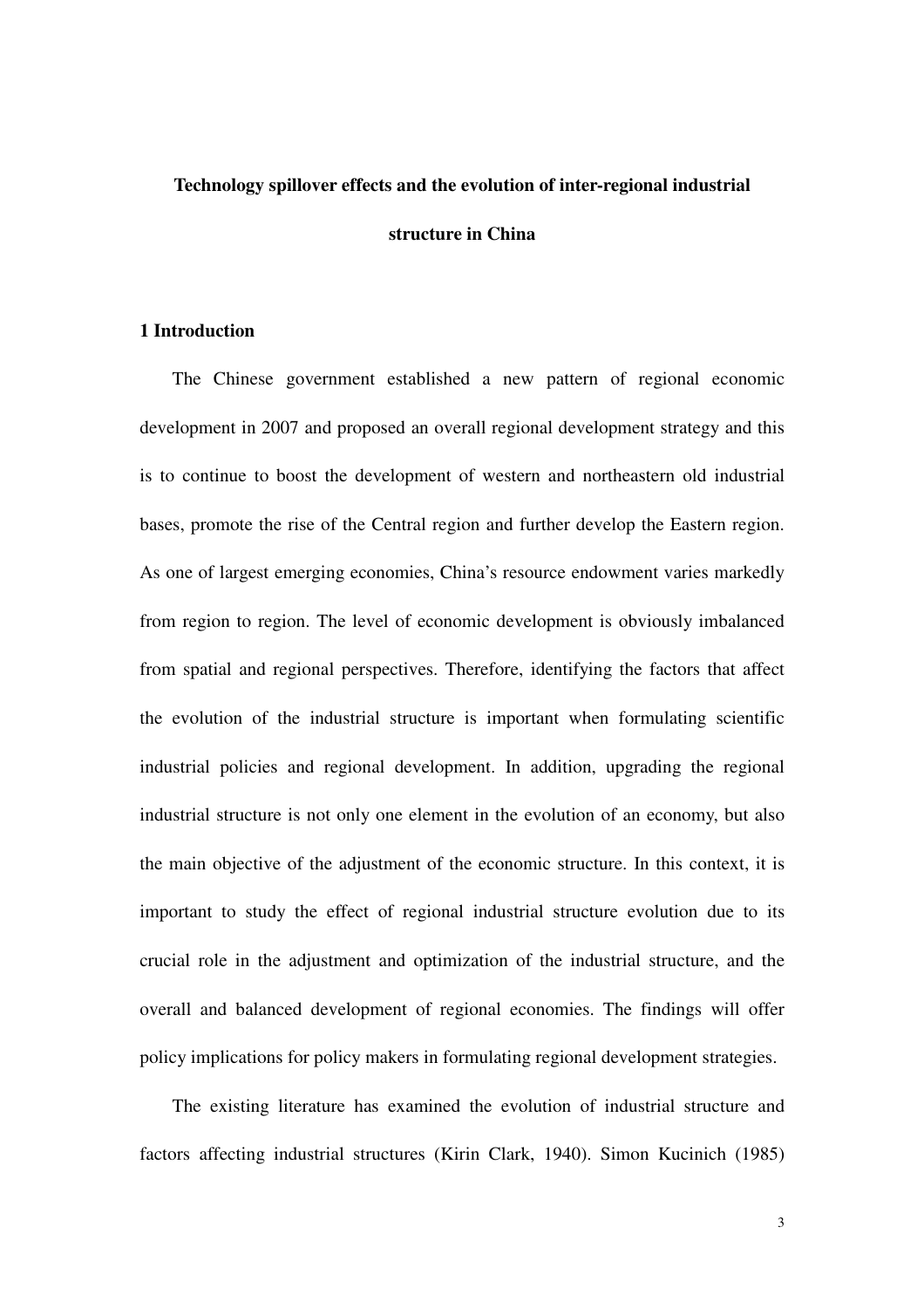studied the relationship between industrial structural change and economic development, and proposed that an increase in national per capita income level will cause a major shift in industrial structure, including changes in industrial output and employment. Moreover, Louise (1954) proposed the dual economic theory which stressed that economic development causes resource deployment to shift from low efficiency units to high efficiency units, thus realizing the transformation (evolution) of industrial structure and leading to growth of the local economy. Chenery (1968), using Kucinich statistical induction, has conducted more in-depth research on the general trend of industrial structural change. He treated GDP and population as exogenous variables, and then substituted them into a regression model of GDP market share. He proposed a standard industrial structure pattern based on empirical evidence.

Li (1983) applied a linkage analysis framework, namely relationships between industrial structural change and its direct linkage factors, such as technology advancement, social supplies, social demand and overseas supplies and demand. Shen (1998) stated that the basic reason of industrial vicissitude lay in the division of labor and the change of institutional arrangements. Some researchers have also conducted empirical studies on China's industrial structural change. For example, Guo (1994; 1999) has noted the relationships between Chinese economic growth and the industrial structural transformation and has examined the reason for unbalanced structure, which is probably attributable to insufficient total demand. Liu (1999) investigated the characteristic and the evolutionary rule of the industrial structure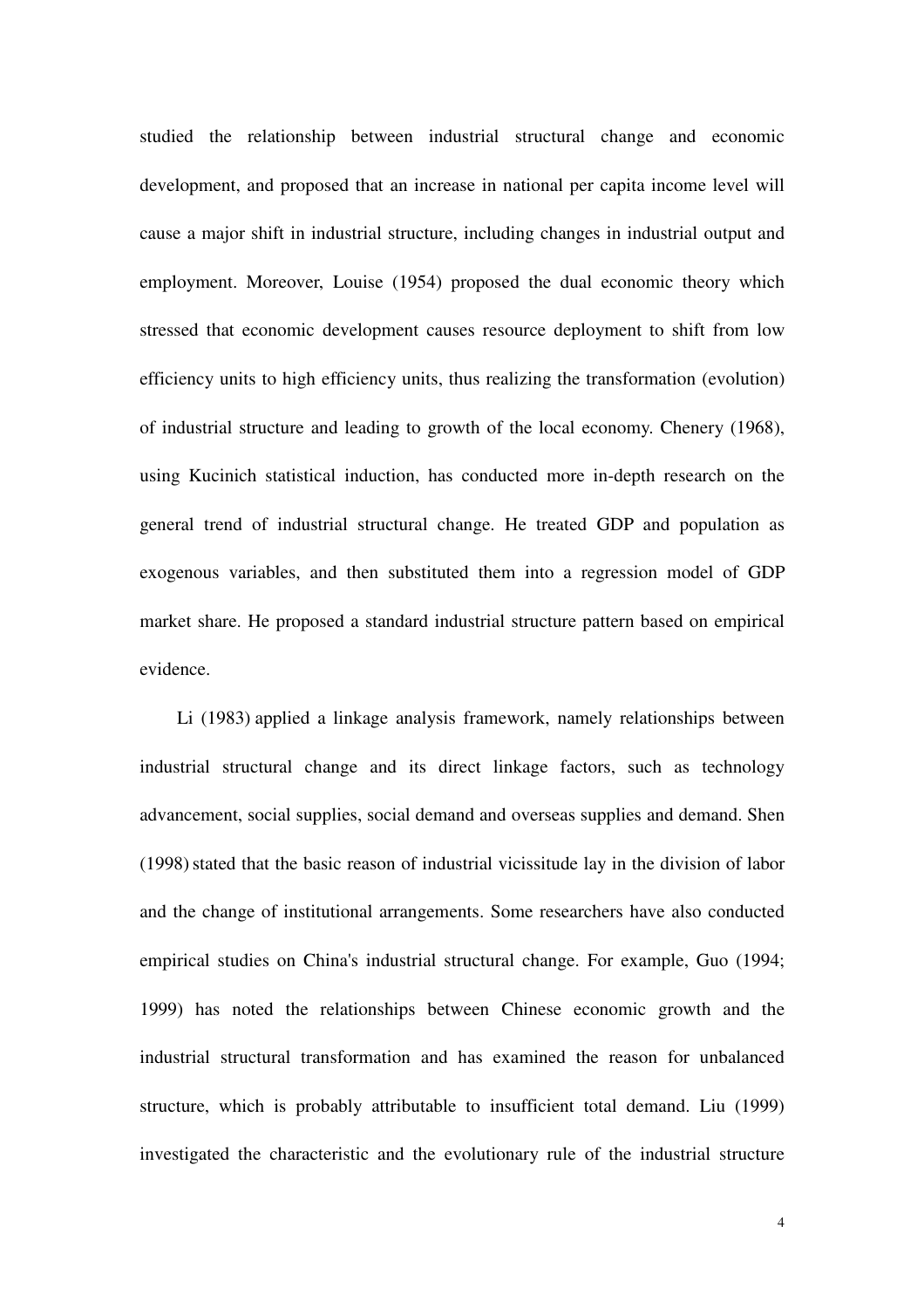during the Chinese accelerated industrialization period. Zhou (1991) studied the relationship between the structural transformation and economic growth and proposed an analytical framework on the effect of industrial structural reform.

On the other hand, recent studies on technology spillovers have examined the impact of the market, the government and the configuration of organizations on technology spillovers (Sedaitis, 2000). Geroski (2000) stated that distance is a significant factor influencing technology spillovers. Bart (2002) showed that technology spillovers, with the elapse of time, exhibit a weak nature as distance increases. Abreu, Maria and Henri (2004) have studied spatial constraints on technology spillovers, and empirically examined localized technology spillovers. They suggest that high-tech enterprises should locate close to each other. MacGarvie (2005) used patent citations to measure international technological spillover and stated that if technology and resources are closely related, and language is interlinked, technology spillovers can be achieved. Robertson (2007) also highlighted that high-tech industries have a profound impact on technology spillovers. Healthy high-tech enterprises and industries largely depend on their firms' ability to sell their outputs to other industries and acquire external knowledge to enhance innovation. However, some Chinese experts mainly focus on the technology spillover effect of foreign direct investment (FDI) and its important role in promoting the economic development in China. Huang and Zhang (2004) modified Coe and Helpman (1995)'s (CH) trade spillover model by introducing merchandise trade and FDI into the model. Li and Zhu (2004) built an econometric model for technology spillovers of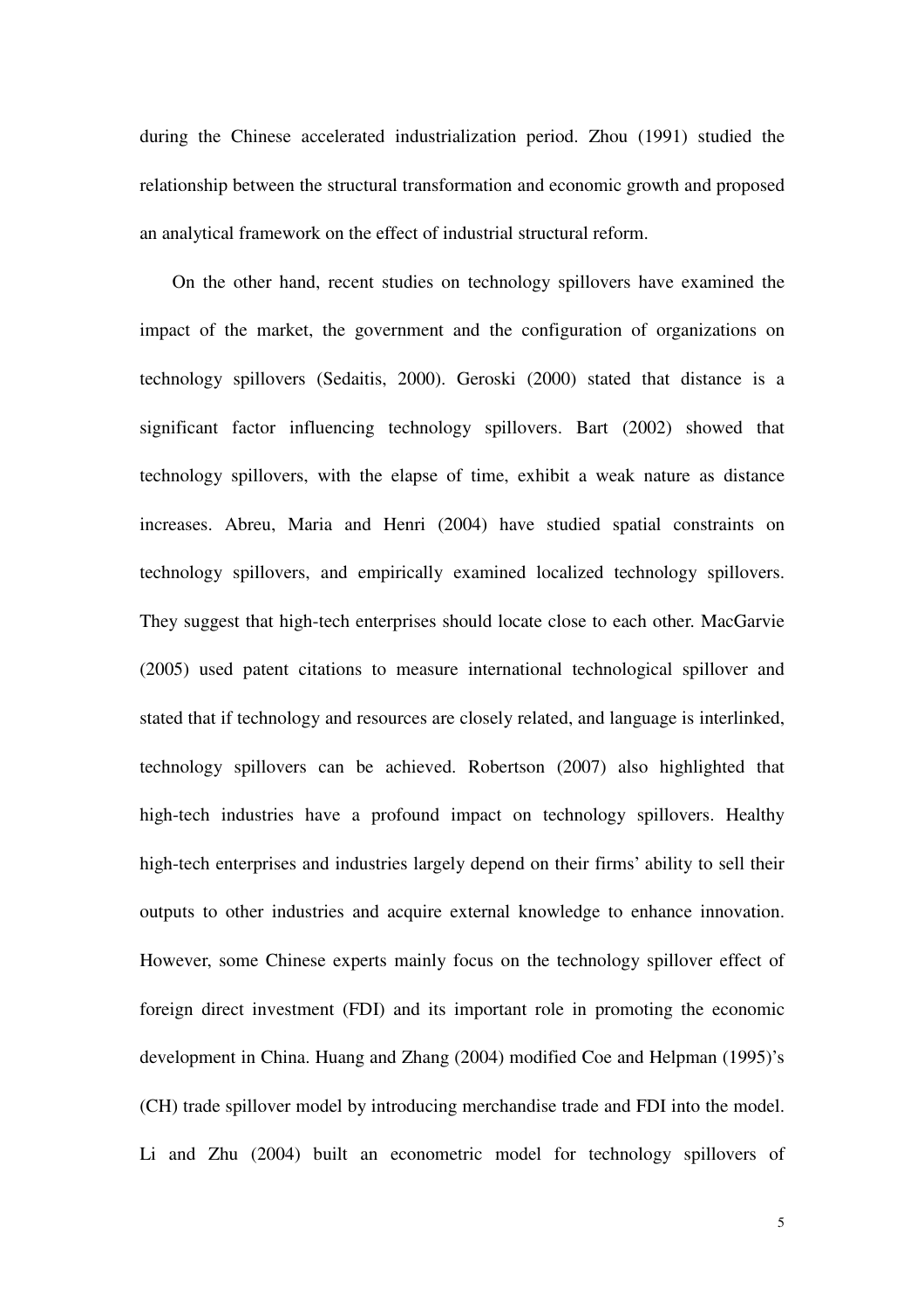international trade. Examining regional technology spillovers, Li and Qian (2005) also extended and improved the CH model, and tested the technology spillover effect of imports and FDI in different regions during the period 1985-2003. Based on the location theory, Zeng and Lin (2006) have conducted spatial analysis on the factors influencing technology diffusion and applied their theoretical framework to the case of Zhangjiang High-tech Science Park. Li and Lu (2006) adopted the LP method, and analyzed the impact of imports on total factor productivity for the eastern, central and western regions.

These studies have shed light on technology spillovers; however, two aspects have been underexplored. Firstly, there is a lack of research on the effect of the evolution of industrial structure on technological progress. More specifically, empirical evidence is needed to help us to understand how the evaluation of industrial structure affects knowledge upgrading through knowledge spillovers. Secondly, most previous studies on knowledge spillovers have mainly focused on FDI as a major channel, but few of them have made the distinction between domestic and foreign technology spillover channels. This negligence may produce a biased result, given that China has invested in R&D substantially, and domestic technology spillovers are also important and should be taken into account when studying technology spillovers across regions. In addition, most studies tend to focus on particular industries. Hence, comprehensive analysis of regional economies, especially of the four main regions, namely the Eastern, Central, Western and Northeastern regions, has been largely overlooked.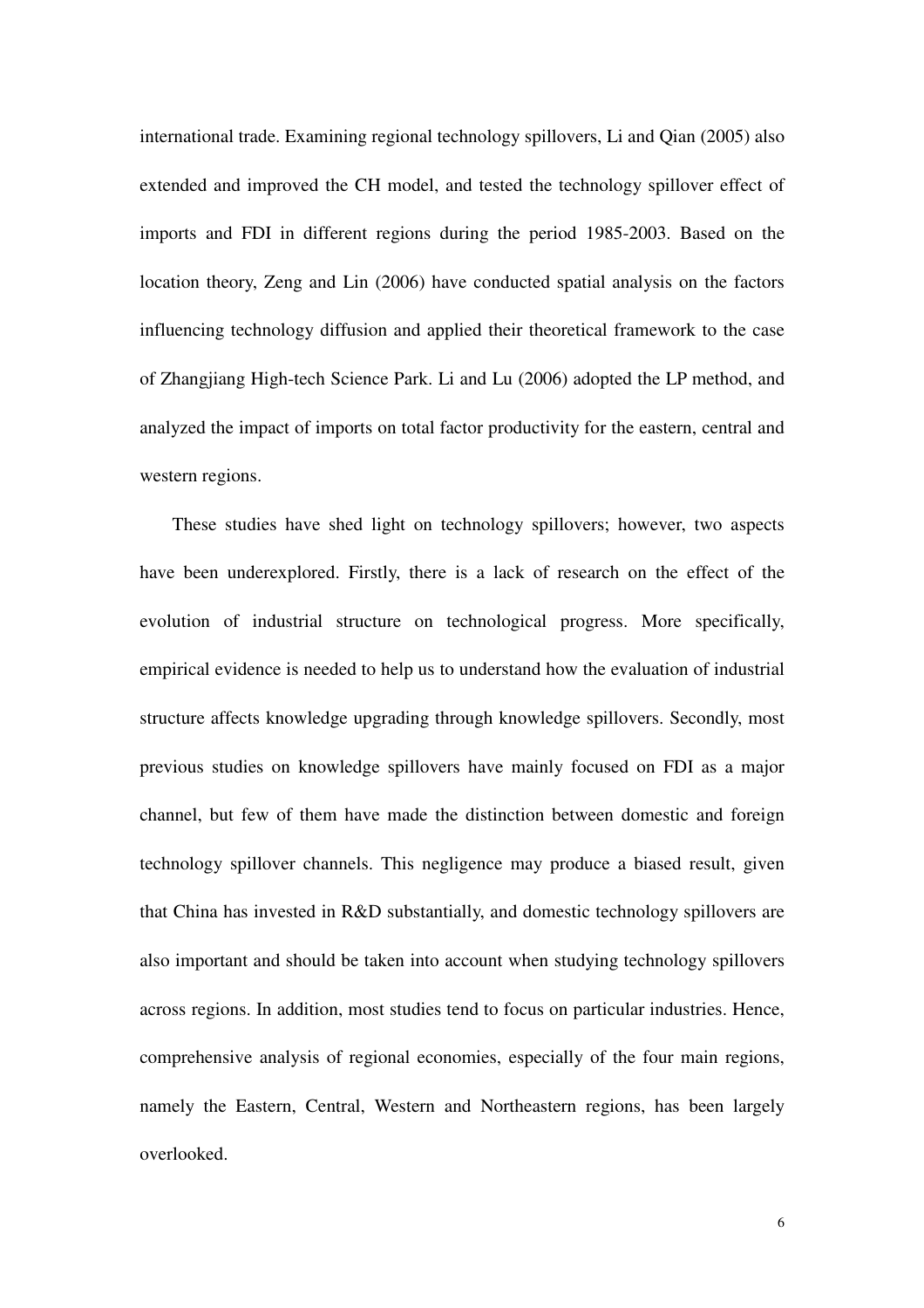This paper aims to examine the impact of the evolution of regional industrial structure on technology upgrading. In particular, it focuses on seeking evidence of technology spillovers in the context of the evolution of industrial structure. It also compares different channels of technology spillovers - channels for international technology and domestic technology spillovers as well as their influence on regional technological progress during the evolution of industrial structure. The paper is organized as follows. The second section describes industrial structures in the four main regions, followed by a theoretical framework and empirical models. Section 5 discusses the empirical results and it concludes with policy implications in Section 6.

## **2. The evolution and status of China's regional economic structure**

In the past 30 years of economic reform and opening-up, China has experienced rapid economic development, but an imbalance in regional development is still very evident. From regional economy perspectives, the average annual GDP growth rate of the eastern part had reached 14.7% from 1997 to 2007, whereas, it was 13.36%, 12.39%, and 11.89% in the Western, Central and Northeastern regions, respectively. In terms of sectoral distribution, the secondary and tertiary industries have increased substantially in the eastern part, while primary industry accounts for a large share of regional economies in the Central and Western regions, and the tertiary industry has experienced a slow increase in the Northeastern region. With regard to the composition of GDP, the output share of primary industry has declined, but the output share of secondary and tertiary industries has increased in general, as shown in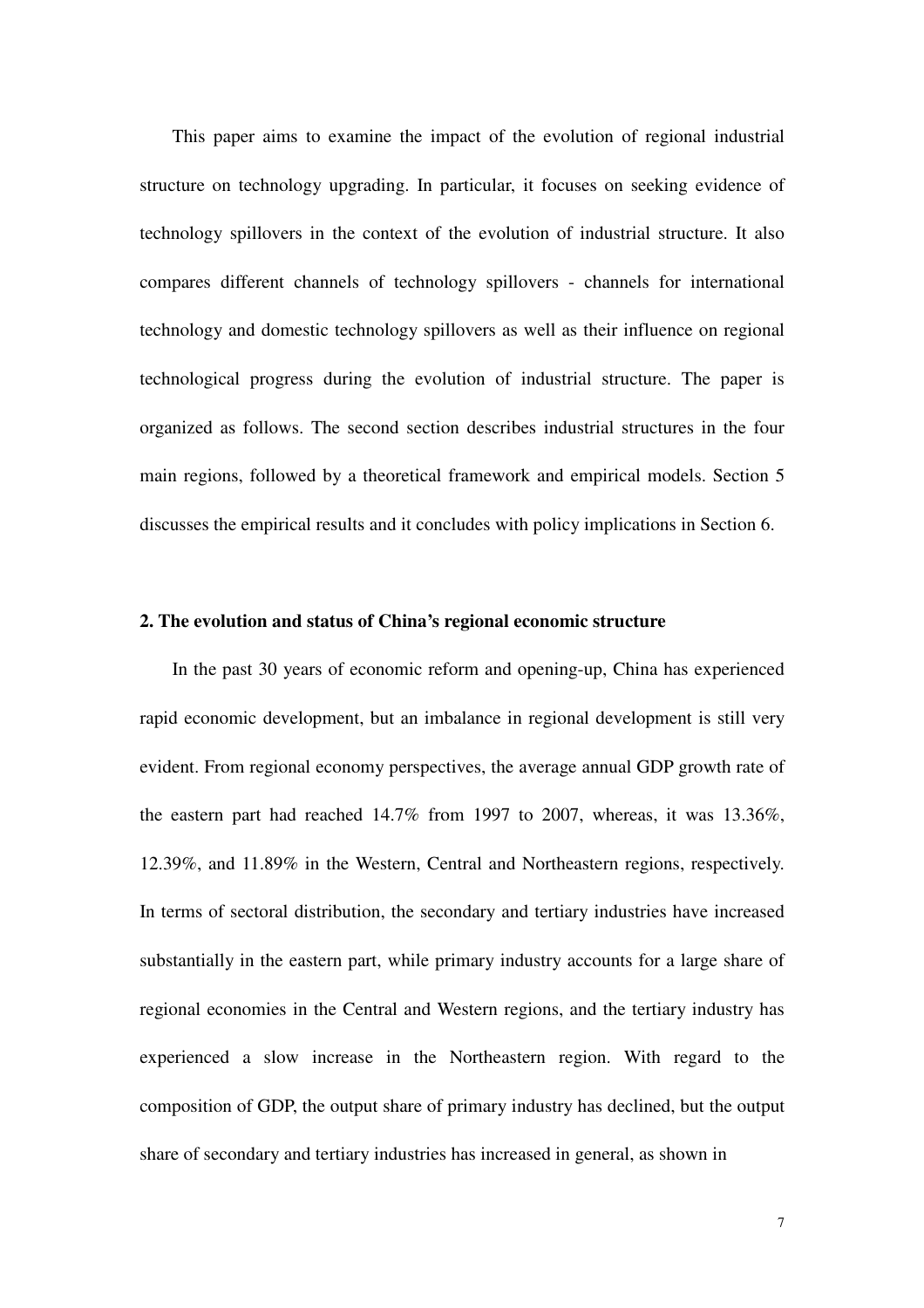|              | 1997     |           |          | 2007     |           |          |
|--------------|----------|-----------|----------|----------|-----------|----------|
| Regions      | Primary  | Secondary | tertiary | Primary  | Secondary | tertiary |
|              | industry | industry  | industry | industry | industry  | industry |
| Eastern      | 14.22    | 49.16     | 36.62    | 6.88     | 51.47     | 41.65    |
| central      | 24.6     | 45.17     | 30.23    | 14.60    | 49.45     | 35.95    |
| Western      | 26.66    | 41.06     | 32.27    | 15.97    | 46.32     | 37.70    |
| Northwestern | 17.51    | 49.29     | 33.20    | 12.12    | 51.44     | 36.44    |

Table 1 The ratio of industrial output values to GDP in the four regions Unit: %

Data sources: China statistical yearbooks (1998-2008)

As the strongest economic region, the total output value of the Eastern region accounts for 55.3% of total GDP, which is much higher than the total share of the Central, Western and Northeastern regions. In terms of the growth rate of value-added in different sectors, the ratio of the tertiary industry in the Eastern area is much higher than other areas. In contrast, the ratio of the primary and secondary industries of this region is lower than the other three areas. This implicitly shows that the eastern area accelerated the development of the tertiary industry and gradually slowed down the development of the primary and secondary industries.

The economic strength of the Central region is weaker than the Eastern region, accounting for 27.30% of the population, but only 18.88% of total GDP. The proportion of primary industry in GDP is 26.6%, whereas secondary industry accounted for 18.6%, and the share of tertiary industry was 17.21% in the central region. The primary industry in the central region is stronger than the secondary and tertiary industries, but GDP per capita is lower than the national average at 0.70 times less than the national level.

Although the overall economic strength of the Western region was also weaker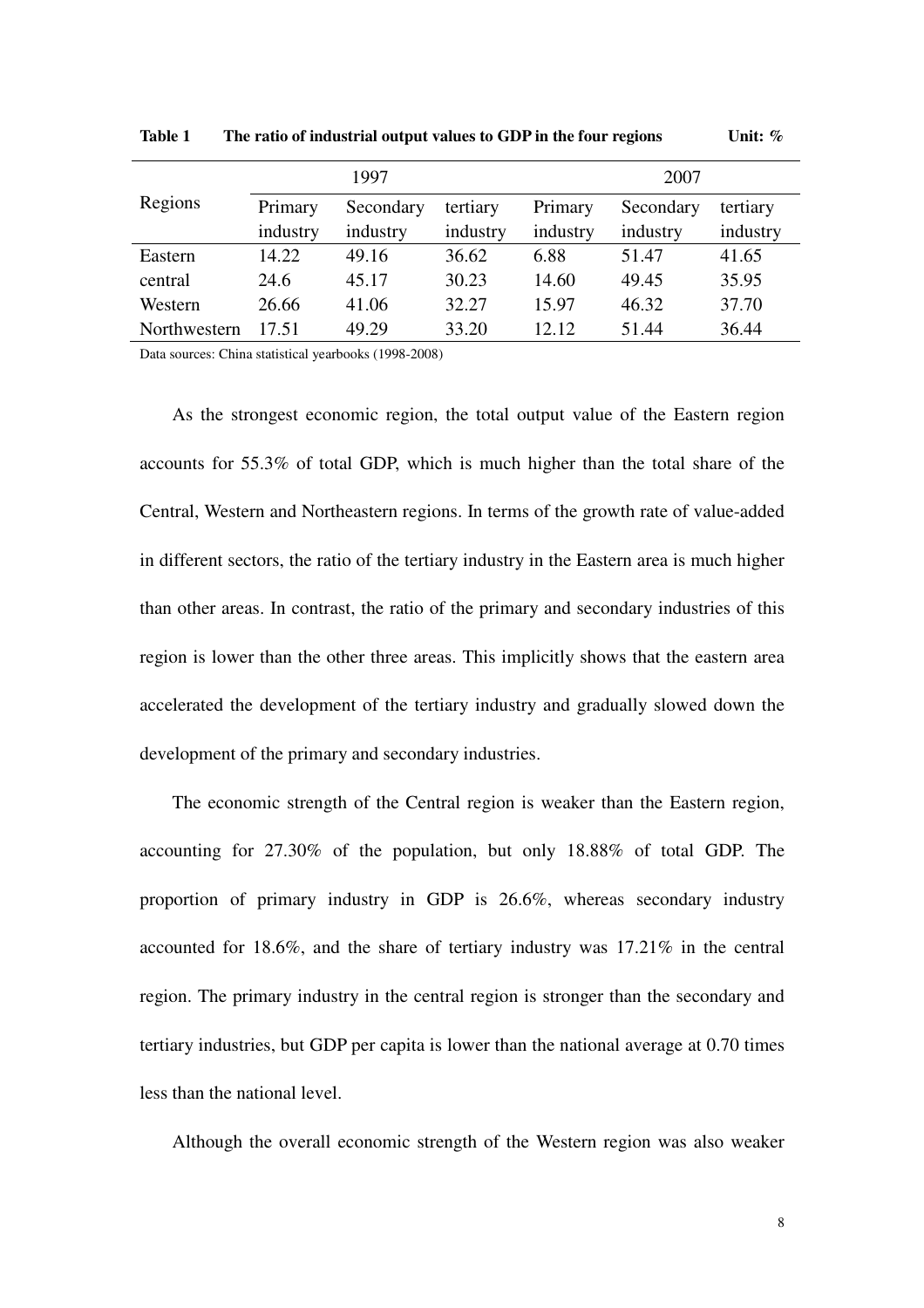than the Eastern region, economic growth of the Western region has taken off, and its growth rate is above the average national level perhaps due to the implementation of the western development strategy. GDP of the Western region in 2007 accounted for 17.37%; per capita GDP is 0.62 times lower than the national level. In 2007, primary and secondary industrial growth rates in the Western region were the highest among the four main regions. The growth rate of its tertiary industry is only lower that the eastern region. This shows that through the adjustment of its industrial structure, the western region has accelerated the pace of industrial development and economic growth.

At present, the Northeastern region is in an adjustment and transition period from a traditional industry base to modern industry. In 2007, the Northeastern region's GDP accounted for 8.5% of the country, and this percentage has continued to decline. The growth rate of its primary and secondary industries were above the average national level, while the growth rate of the tertiary industry is the lowest in the four regions. However, three provinces in Northeastern China used to be the base for heavy industry. Hence, the industrial foundations are solid in the region, and the level of regional economic development is relatively high. In 2007, the Northeastern region's per capita GDP was 1.02 times higher than the national level, ranking second after the Eastern region.

#### **3 Model**

**3.1 A theoretical model on the effect of the regional industrial structure**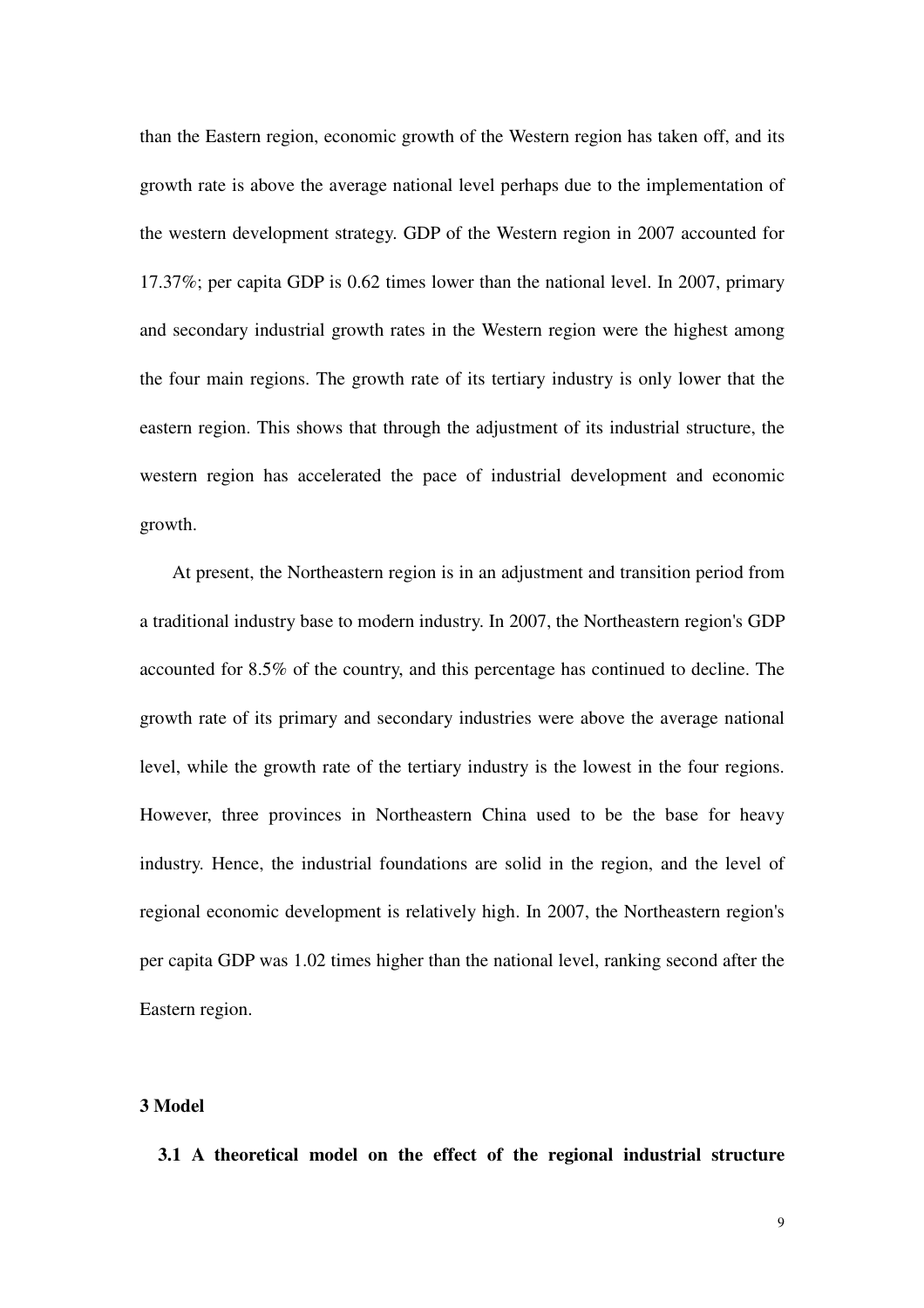## **evolution**

Based on the Cobb-Douglas production function, we redefine the variables, and construct a function which considers the impact of industrial structural evolution. The Cobb-Douglas production function is well-known and is defined as

$$
Y = AK^{\alpha}L^{\beta} \tag{1}
$$

Where K is capital input, L is labor input, and A is total factor productivity. Assume that A is up to the level of technology which is represented by T. So A is a function of T, denoted by A=A(T), then the production function can be expressed as

$$
Y = A(T)K^{\alpha}L^{\beta}
$$
 (2)

Before upgrading the industrial structure, the regional production function can be set as

$$
Y_0 = A(T_0)K_0^{\alpha}L_0^{\beta}
$$
 (3)

Where  $A(T_0)$  represents total factor productivity in the region before upgrading the industrial structure. In the same token,  $T_0$  represents the average skill level of the region;  $K_0$  represents the capital investment in the region.  $L_0$  denotes the labor input;  $T_0$  represents the average level of technology.

We now incorporate the industrial upgrading into the production function which can be expressed as

$$
Y_1 = A(T_1)K_1^{\alpha}L_1^{\beta}
$$
\n
$$
\tag{4}
$$

Where  $A(T_1)$  stands for total factor productivity (TFP) of the region after upgrading the industrial structure;  $T_1$  indicates the average skill level of the region;  $K_1$  is the capital investment of the region;  $L_1$  represents the labour input in the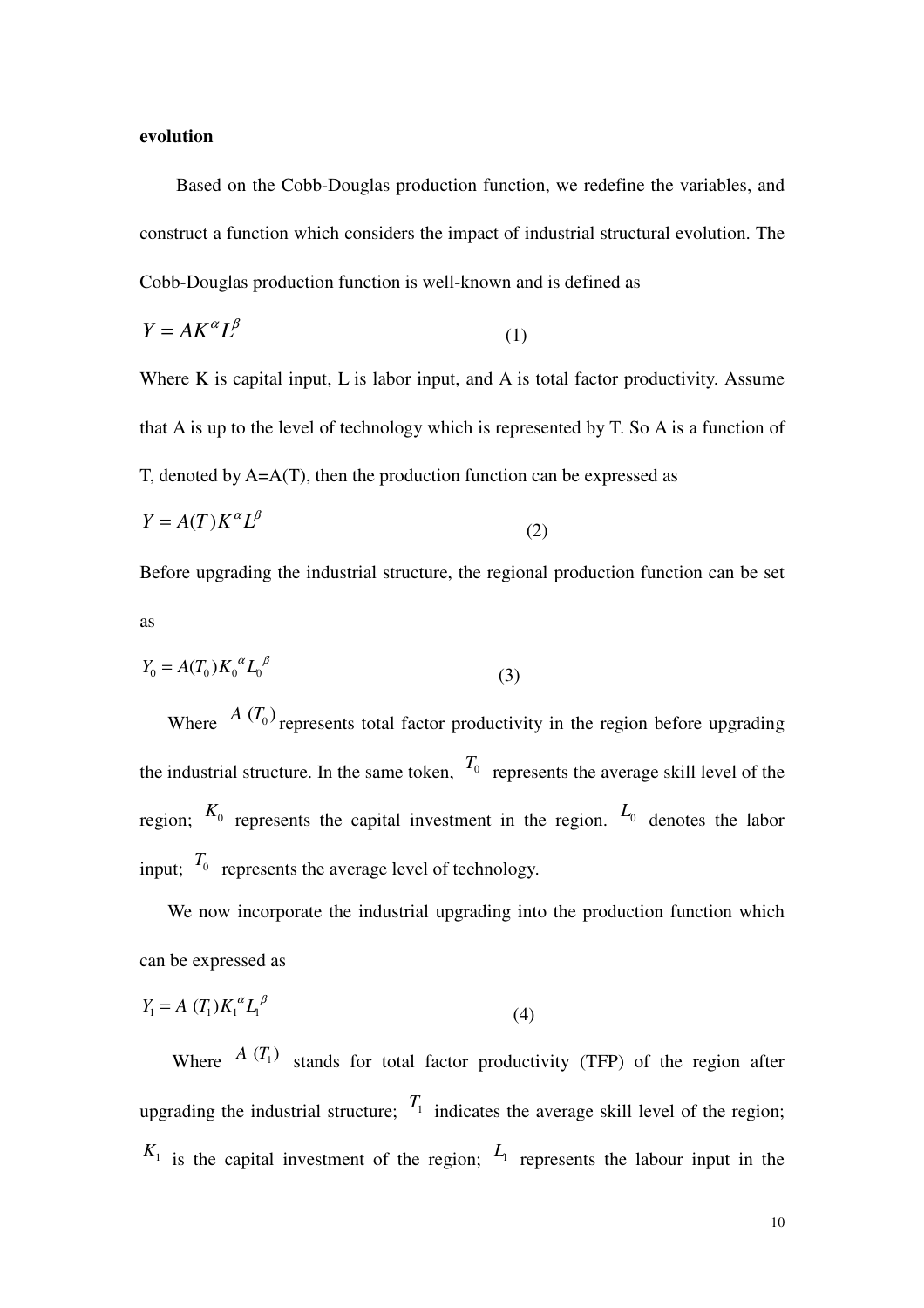region.

We make a number of assumptions as follows.

Assumption 1:  $K_1 \geq K_0$ . This implies that after upgrading the industrial structure, capital in the regional will increase. Hence,  $K_1 \geq K_0$ .

Assumption 2:  $L_1 \ge L_0$ .  $L_1$  will increase with the upgrading of industries. In other words, the labor force of the region will scale up as a result of upgrading industries. Thus, we assume  $L_1 \ge L_0$ , and the region's labour input varies with the increases of the number of upgrades (defined as N), denoted by  $L_1 = L_1(N)$ .

The effect of upgrading the industrial structure of the region should be reflected in the final output, so we can preliminarily construct a function of the effect of industrial structure evolution according to the changes of the regional output.

$$
Y = A (T_1) K_1^{\alpha} L_1^{\beta} - A(T_0) K_0^{\alpha} L_0^{\beta} - C
$$
 (5)

where  $A(T_1) K_1^{\alpha} L_1^{\beta}$  is the output of the region after the upgrading;  $A(T_0) K_0^{\alpha} L_0^{\beta}$  is the output of the region before the upgrading; C is the cost incurred in the process of upgrading the industrial structure.

Equation (5) implies that the effects of industrial structure evolution are the net income which is equal to changes in the regional output minus the cost of upgrading. After further derivation of the effect function, we can rearrange Equations (5) into (6).  $U = A(t, N) K_1^{\alpha}(N) L_1^{\beta}(N) - A(T_0) K_0^{\alpha} L_0^{\beta} - C(N, P_d - P_f, t)$  (6)

where *U* is defined as the total effect of the evolution of the industrial structure. The effects of the evolution of the industrial structure can be decomposed into sub-effects as follows.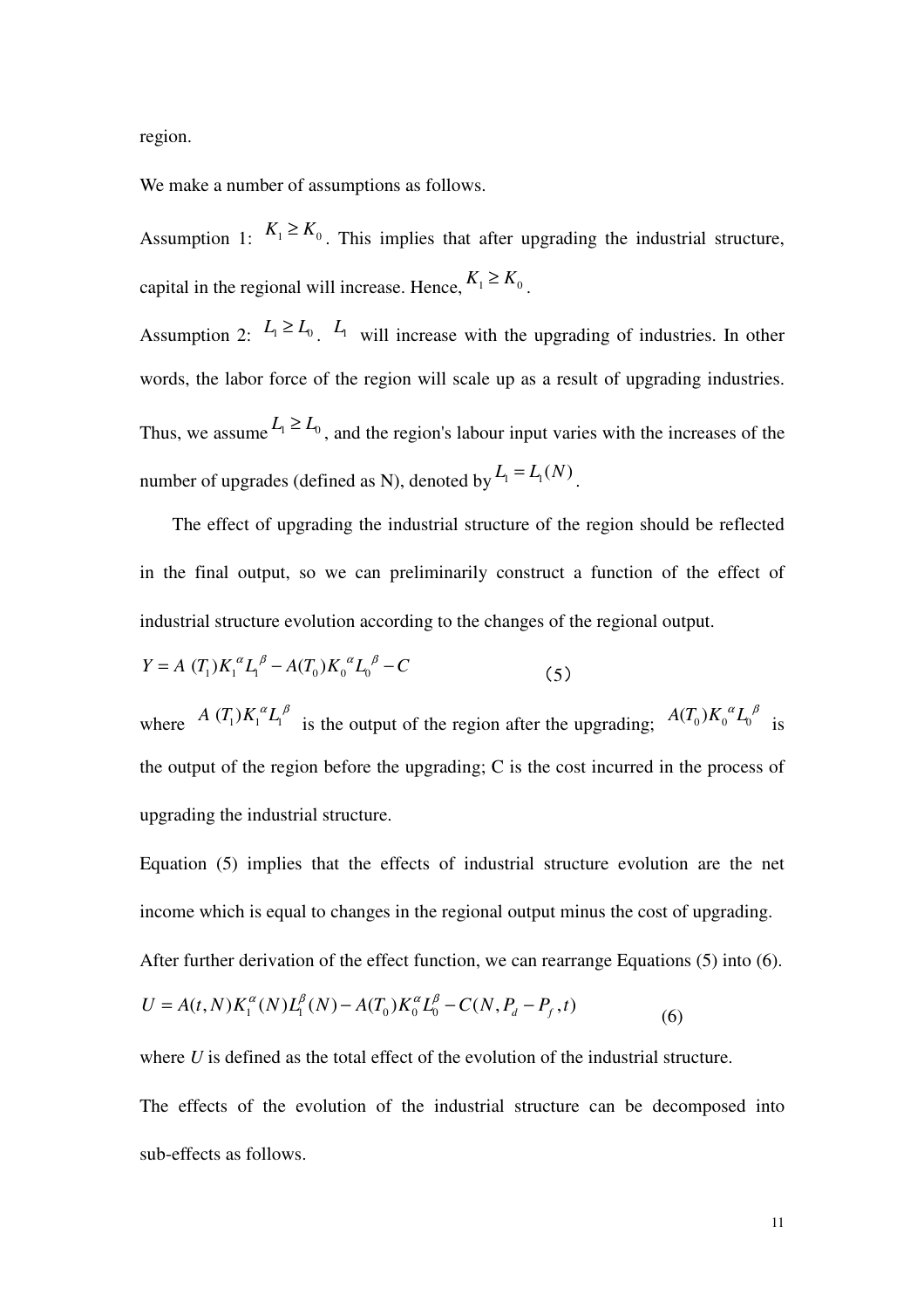$$
U = A(t, N)K_1^{\alpha}(N)L_1^{\beta}(N) - A(T_0)K_0^{\alpha}L_0^{\beta} - C(N, P_d - P_f, t)
$$
  
\n
$$
= d(AK^{\alpha}L^{\beta}) - C(N, P_d - P_f, t)
$$
  
\n
$$
= (Y_1 - Y_0) - C(N, P_d - P_f, t)
$$
  
\n
$$
= dY - C(N, P_d - P_f, t)
$$
  
\n
$$
= K^{\alpha}L^{\beta}dA + \beta AK^{\alpha}L^{\beta-1}dL + \alpha AK^{\alpha-1}L^{\beta}dK - C(N, P_d - P_f, t)
$$
  
\n
$$
= [K^{\alpha}L^{\beta}dA - C(N, P_d - P_f, t)/3]_{1} + [\alpha AK^{\alpha-1}L^{\beta}dK - C(N, P_d - P_f, t)/3]_{2}
$$
  
\n
$$
+ [\beta AK^{\alpha}L^{\beta-1}dL - C(N, P_d - P_f, t)/3]_{3}
$$
  
\n
$$
= U_1 + U_2 + U_3
$$
 (7)

In Equation (7),  $U_1$ ,  $U_2$ ,  $U_3$  are derived from U and are defined as sub-effects, and the direct effects of the evolution of industrial structure based on the variables, A, K and L. Specifically  $U_1$  represents the technology spillover effect, mainly based on the effect that is caused by changes in the production technology level due to the evolution of the industrial structure.  $U_2$  stands for industrial relations, which is based on changes in input of regional capital due to industrial upgrades. *U*<sup>3</sup> represents the employment effect which is induced by changes in labour input as a result of the evolution of the industrial structure. According to the analysis above, we can clearly depict a theoretical framework which explains the effect of the evolution of the industrial structure. This paper mainly focuses on measuring  $U_1$ , which captures the spillover effect on the evolution of technological structure.

### **3.2 Technology spillover effect Model**

To study the regional technology spillover effect, we adopt a trade spillover model constructed by Coe & Helpman (1995). The Coe & Helpman (CH) model is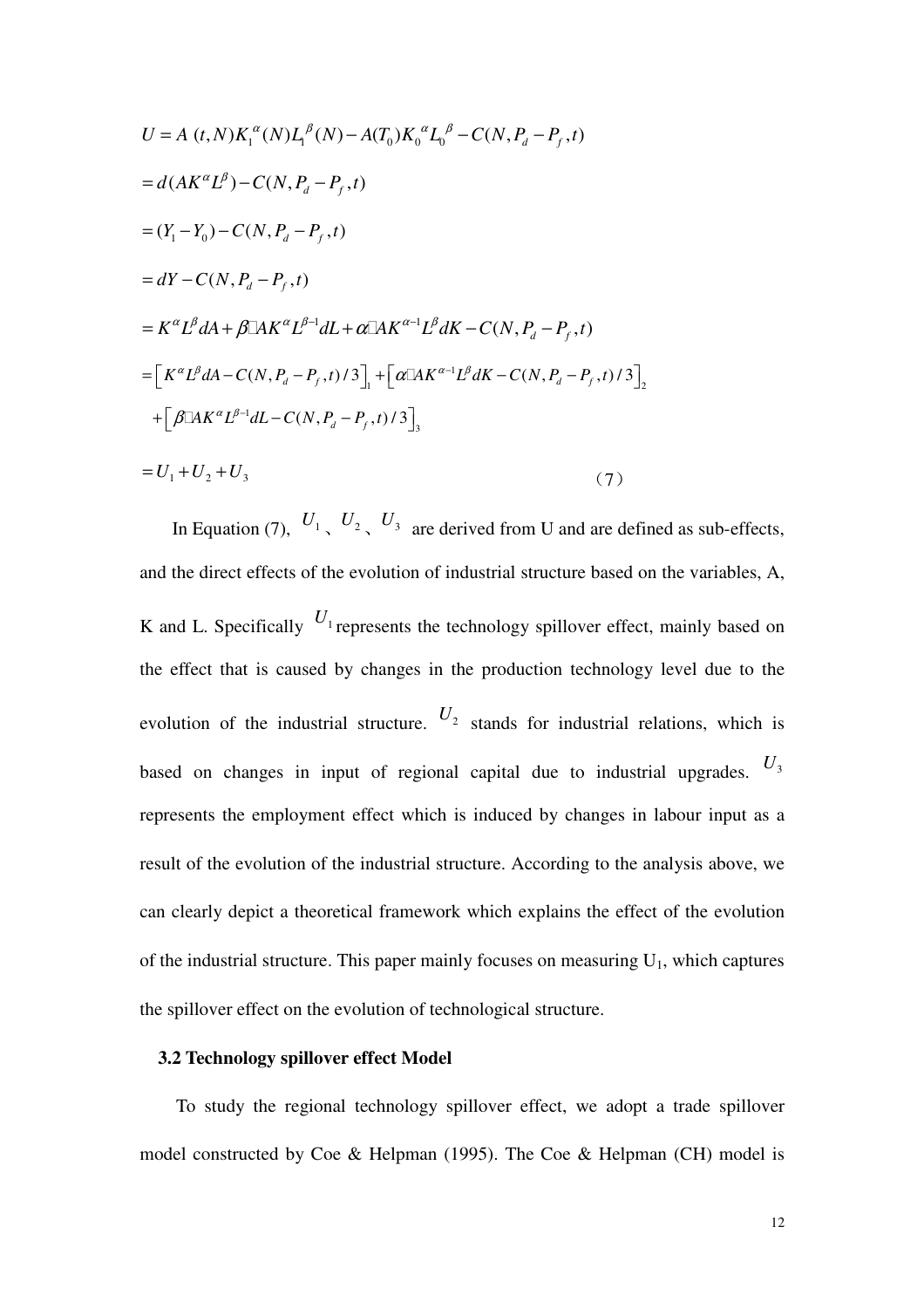based on innovation-driven growth theory proposed by Grossman & Helpman (1991). The innovation-driven growth theory aims to evaluate how technological advantages in foreign countries affect domestic output growth. More specifically, the theory evaluates the technology spillover effect from the import of goods and services on TFP growth. The basic hypothesis of the model is that technological knowledge is transmitted through trade. In other words, inventions in exporting countries will lead to the improvement of knowledge capital in importing countries through knowledge spillovers.

To examine regional technology spillovers, we extend the CH model and redefine the variables of the CH model in the following ways. First, we improve the variable of domestic R&D stock by introducing regional R&D expenditure, GDP per capita, and the number of technology-traded contracts into the model. Then we improve the variable of foreign R&D stock by introducing FDI as an additional channel for technology spillovers beside imports.

The expanded CH model can be expressed as

$$
\ln T E P_{it} = U_1 = \alpha + \alpha_1 \ln S_t^{rd} + \alpha_2 \ln S_{it}^{pgdp} + \alpha_3 \ln S_{it}^{cnt} + \alpha_4 \ln S_t^{f\_imp} + \alpha_5 \ln S_t^{f\_fdi} + \varepsilon_{it} \quad (8)
$$

Where,  $TFP<sub>i</sub>$  is total factor productivity in province (city or district) i in a given year t in China, measuring generalized technological progress;  $S_t^{\prime d}$  $S_t^{rd}$  is R&D expenditure in year t. It is assumed that domestic R&D stock is transmitted among provinces (cities, districts) through R&D investment, so we use a regression model which includes domestic R&D expenditure and TFP in each province (city or district).  $S_{it}^{pgdp}$ is GDP per capita in province i (city or district) in a given year t. We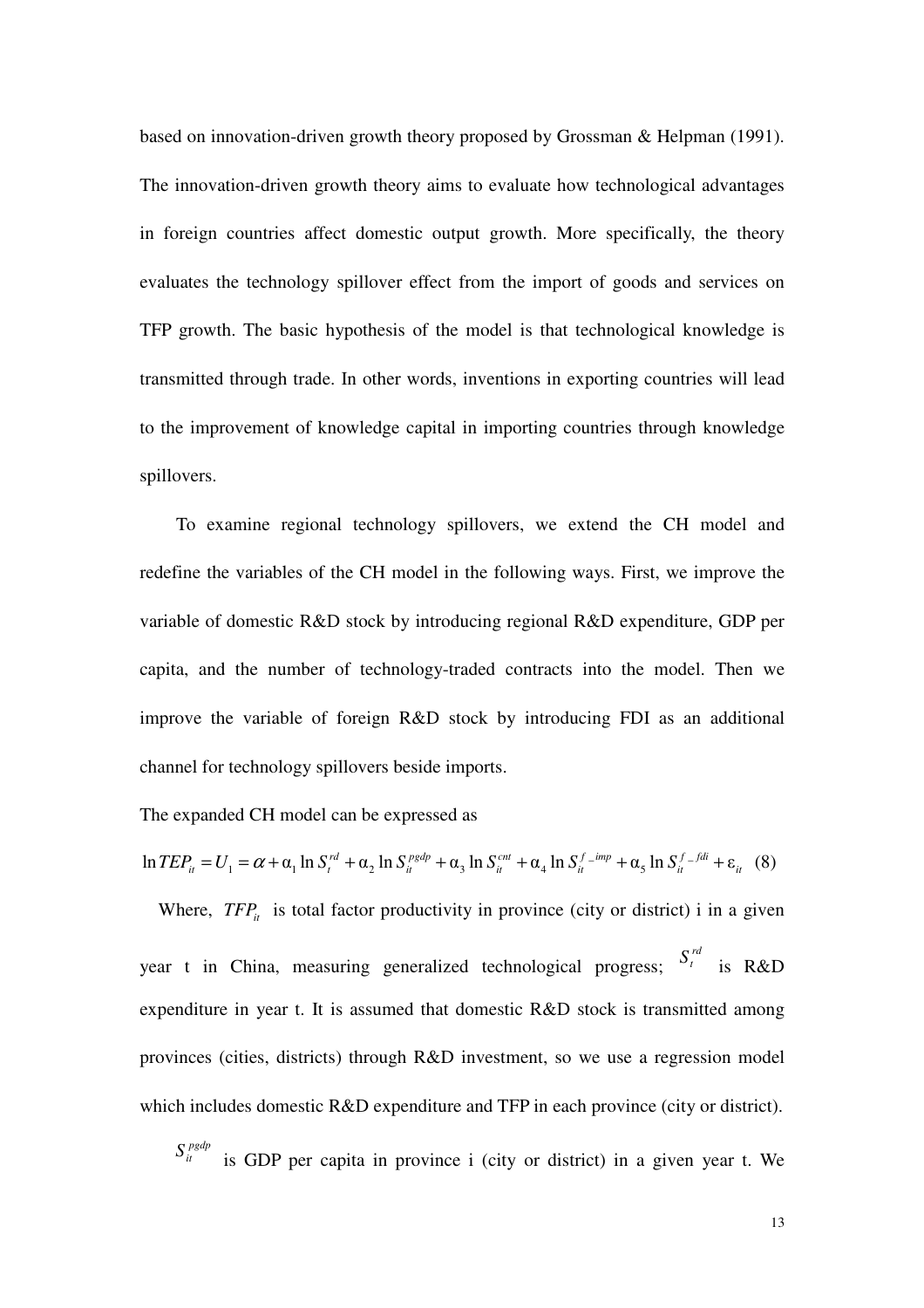choose this variable for two main reasons. First, GDP per capita reflects the diversity of economic development in different regions, which can affect the improvement of regional TFP. Second, GDP per capita is able to capture knowledge stock in a certain region because GDP in a specific year represents an economy's overall knowledge accumulation and, in fact, the regional GDP gap is always in accordance with the regional knowledge gap.

 $S_{i}^{cnt}$  is the number of technology transactions which include technology transfer, technological development, and/or technology consulting and technical services. As an important channel for regional technology spillovers, technology transactions play a promoting role in the improvement of regional innovation, and are a direct way of transferring technology among regions. Hence, technical transactions are regarded as one of the main factors promoting regional technology improvement in China.

 $S_i^{f-imp}$  is imports in province i (city or district) in a given year t in China.  $S_i^{f-fdi}$  is FDI in province i (city or district) in a given year t in China.  $\alpha_{0i}$  is intercept.

 $\alpha_{1i}$ ,  $\alpha_{2i}$ ,  $\alpha_{3i}$ ,  $\alpha_{4i}$ ,  $\alpha_{5i}$  are the coefficients to be estimated, and represent R&D expenditure, GDP per capita, number of technology transactions, imports, FDI elasticity of TFP, respectively.  $\epsilon_{it}$  is an error term.

## **4 Data and variable estimation**

The data used in the study covered the period 1990-2007 and were taken from China Statistical Yearbooks, China Statistical Yearbooks of Foreign Trade and Economics,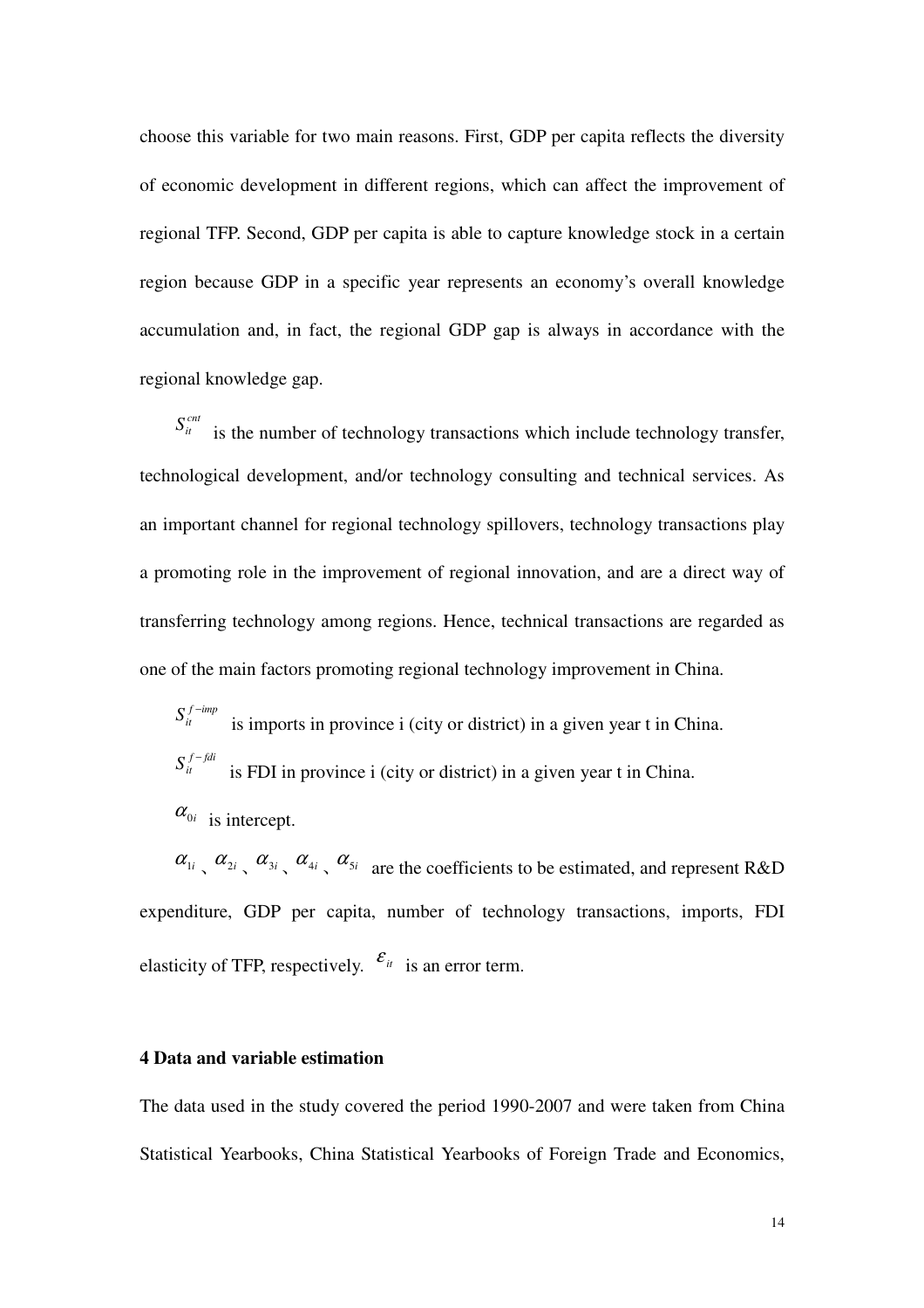and Provincial Statistical Yearbooks. The variables are converted into constant prices in the base year, 1990. For the variables of TFP, domestic R&D stock and R&D expenditure, the data were calculated using different methods based on previous studies. The specific procedures are as follows:

## **TFP**

By employing the Cobb-Douglas production function, we assume the production function is subject to constant returns to scale i.e. the total elasticity of capital and labour is equal to 1, so we have:

$$
Y_t = A_t K_t^{\alpha} L_t^{\beta} \tag{9}
$$

The logged form of Equation (8) is:

$$
\ln Y_t = \ln A_t + \alpha \ln K_t + \beta \ln L_t \tag{10}
$$

We define TFP as:

$$
TFP_t = \frac{Y_t}{K_t^{\alpha} L_t^{\beta}}
$$
\n(11)

Hence, we can obtain the elasticity of capital and labor,  $\alpha$  and  $\beta$  by estimating Eq. (11).

In order to maintain accuracy and consistency, we calculated real GDP in the base year, 1990. We used the number of provincial employees at year-end to represent labor input,  $L_i$ . We adopted the perpetual inventory method proposed by Goldsmith (1951) to estimate capital input.

$$
K_{ii} = K_{i,i-1}(1-\delta) + I_{ii}
$$
 (12)

where  $I_{it}$  represents the amount of fixed capital formation in each province (city/district), and is converted at constant prices in the base year, 1990.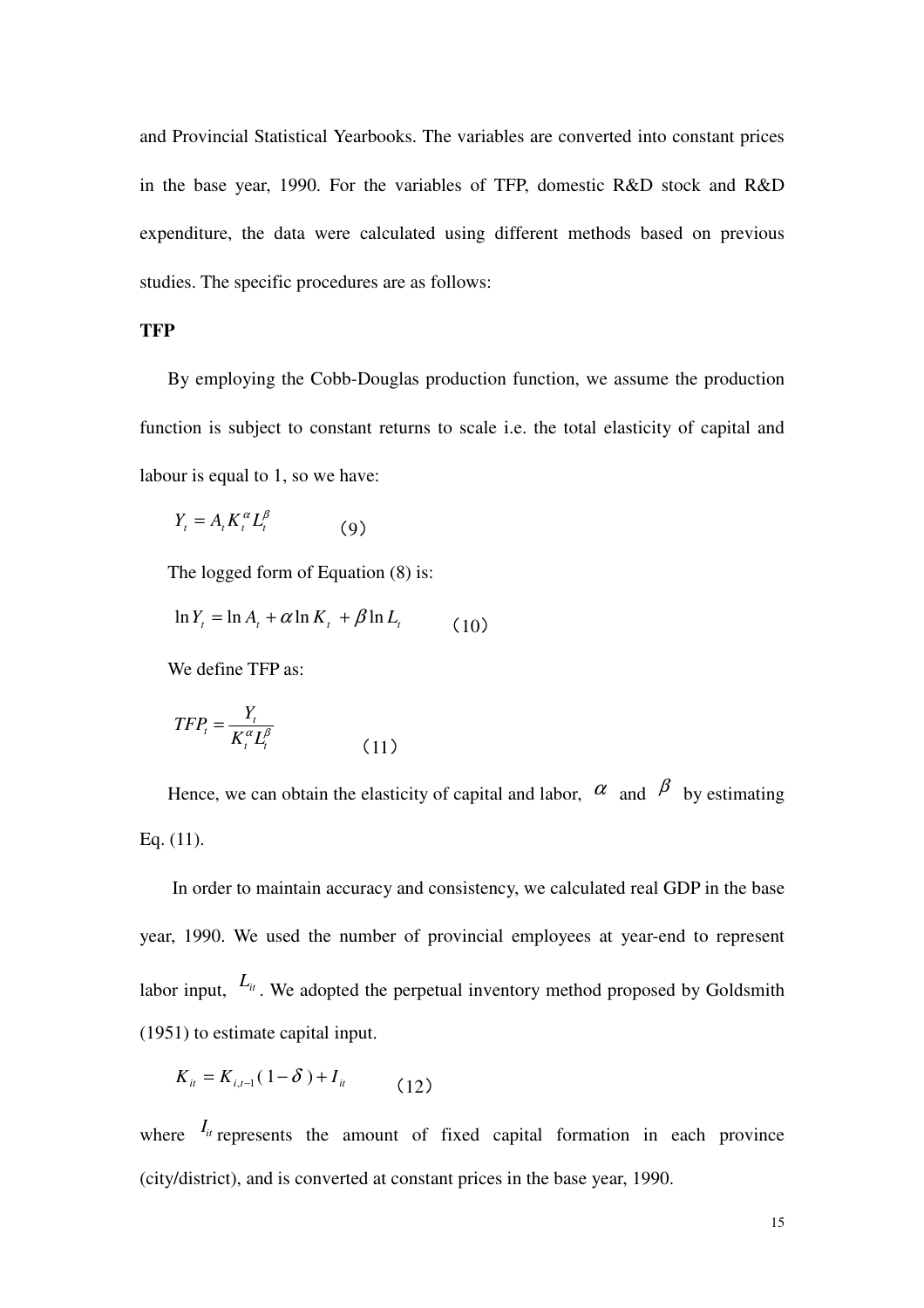In order to compute the elasticity of capital output,  $\alpha$  and the elasticity of labour output,  $\beta$ , the OLS method is generally employed based on the following regression equation:

$$
\ln Y_{it} = \ln A_{it} + \alpha \ln K_{it} + \beta \ln L_{it} + \varepsilon_{it}
$$
\n(13)

We employ the panel data of 29 provinces in China to carry out the regression estimation for the period of 1990-2007. The results show that  $\alpha = 1.020852$ , and  $\beta$  = 0.191679 which means the significant level of the coefficients is very high. However, we have found that the variables of capital and labour suffer from multicollinearity. In order to eliminate multicollinearity in the model, we assume that  $\alpha + \beta = 1$  i.e. production is subject to constant returns to scale. The regression equation is changed to:

$$
\ln(Y_{it} / L_{it}) = \ln A_0 + \alpha \ln K_{it} + \varepsilon_{it}
$$
\n(14)

The results of the second regression produced better goodness of fit, but indicated the existence of autocorrelation in the model. In order to eliminate the autocorrelation, we use the generalised least squares method, so the autocorrelation between panel data can be automatically corrected. After the regression model is amended, the capital-output elasticity is 0.53, and the elasticity of labour is 0.47. Accordingly, under the above definition, TFP is calculated as:

$$
TEP_{it} = \frac{Y_{it}}{K_{it}^{0.53} L_{it}^{0.47}}
$$
 (15)

#### **Domestic R&D stock and R&D expenditure**

Using the perpetual inventory method, the stock of domestic R&D from 1991 to 2007 is estimated as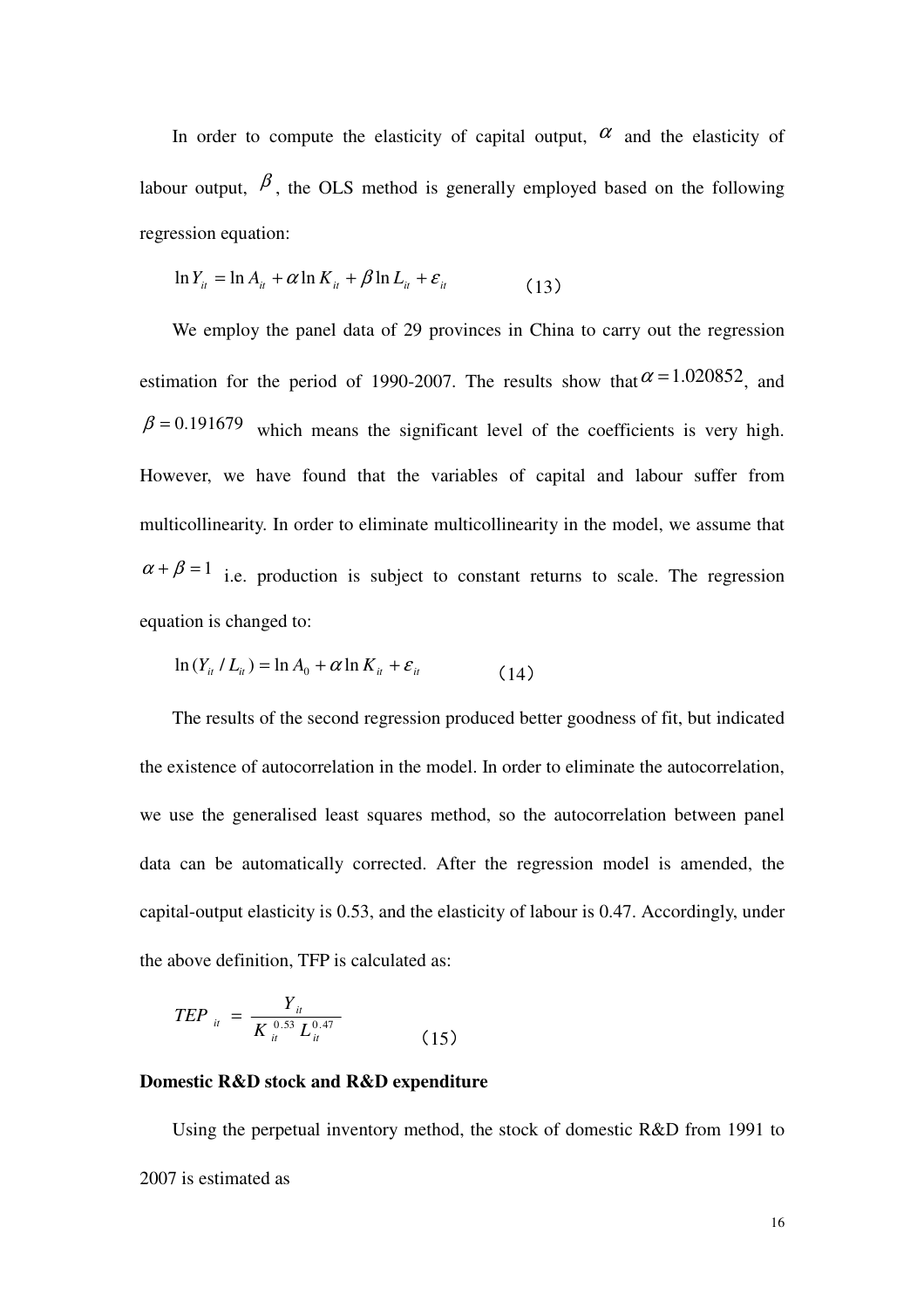$$
S_t^{rd} = (1 - \delta) S_{t-1}^{rd} + R D_t \tag{16}
$$

where,  $S_t^{rd}$  is the stock of domestic R&D in a given year t; similarly,  $S_{t-1}^{rd}$  is the stock of domestic R&D in a given year t-1. *RD<sub>t</sub>* is R&D expenditure in a given year t;  $\delta$  stands for the depreciation rate of R&D expenditure, which is assumed to be 5% according to Coe & Helpman (1995).

## **5 Empirical results and analysis**

The panel data include cross-sectional and time series dimensions and the accuracy of the empirical model affects the validity of parameter estimates. Therefore, we must test whether the model parameters have the same constant in all cross-sectional and time sample points. Because the sample data were collected for 29 provinces and cities, there is no problem of random sampling. Therefore, we study the individual fixed effect changes of parameters on all cross-sectional sample points.

We tested whether the mixed regression model or individual fixed effect model should be used. The results presented in the Appendix show that the individual fixed effect model fits well with the Eastern region, the Central region and Western region, whereas the mixed regression model is appropriate for the Northeastern region. The results for the four regions based on panel data estimations are presented in Table 2.

**Table 2: The results of technical diffusion based on panel data regressions in four regions** 

| Region   | Eastern region                   | Central Region | Western           | Northeastern |
|----------|----------------------------------|----------------|-------------------|--------------|
|          | $\alpha_{\scriptscriptstyle{d}}$ | $\alpha$ ,     | Region $\alpha_x$ | Region       |
| $\alpha$ | $-3.678890$                      | $-3.896513$    | $-2.392499$       | $-3.450999$  |
|          | $-7.002909*$                     | $-9.517933*$   | $-8.010444*$      | $-6.116020*$ |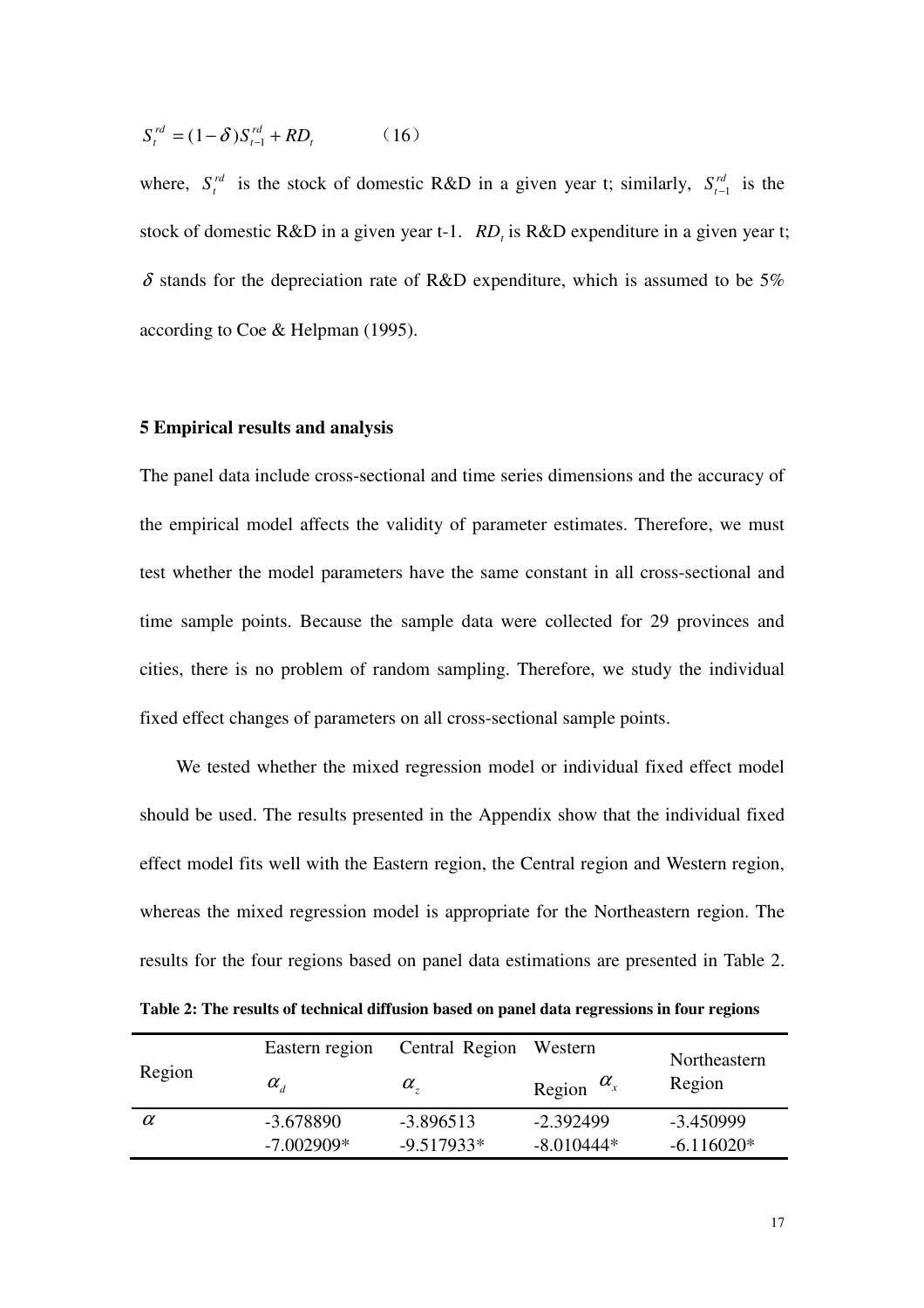| $\alpha_{1}$                    | 0.039371  | $-0.005990$ | 0.128728     | 0.159924   |
|---------------------------------|-----------|-------------|--------------|------------|
|                                 | 1.334239  | $-0.197165$ | 5.409034*    | 3.784729*  |
| $\alpha_{2}$                    | 0.371428  | 0.432757    | 0.146782     | 0.228493   |
|                                 | 6.321487* | 7.107842*   | 3.909141*    | 3.067998** |
| $\alpha_{3}$                    | 0.006274  | 0.006877    | $-0.000177$  | 0.034665   |
|                                 | 0.673359  | 0.671686    | $-0.027877$  | 1.521686   |
| $\alpha_{\scriptscriptstyle 4}$ | 0.002862  | 0.006877    | $-0.010179$  | 0.010972   |
|                                 | 0.607686  | $-0.176108$ | $-2.647901*$ | 0.821903   |
| $\alpha_{5}$                    | 0.014652  | 0.011318    | 0.004899     | 0.010874   |
|                                 | 1.451680  | 1.425046    | 1.278494     | 0.824411   |
| AR(1)                           | 0.858942  | 0.824974    | 0.862344     | 0.768947   |
|                                 | 20.90718* | 15.14070*   | 21.86935*    | 7.195926*  |
| AR(2)                           |           |             |              |            |
| $R^2$                           | 0.988896  | 0.987080    | 0.984132     | 0.985121   |
| $A just - R^2$                  | 0.987814  | 0.985501    | 0.982587     | 0.983091   |
| $\overline{F}$                  | 914.3075  | 625.1074    | 636.7578     | 485.5151   |
| D.W                             | 1.722276  | 1.775261    | 1.820822     | 2.245501   |
| <b>SSE</b>                      | 0.306165  | 0.108989    | 0.233771     | 0.085267   |

Notes: 1. \*, \*\* and \*\*\* represent significance at the 1%, 5% and 10% levels, respectively.

 2. The individual fixed effect regression model was used for the Eastern, Central and Western regions, whereas the mixed regression model was used for the Northeastern region.

The findings show that the elasticity of domestic R&D stock on TFP is negative for the central region, whereas the coefficients of domestic R&D expenditure and per capita GDP variables are positive, exceeding the elasticity of imports, FDI and a number of technology transactions on TFP. This indicates that domestic R&D expenditure and technology innovation play a dominant role in regional TFP growth and also shows that China's technological progress mainly depends on the improvement of economic development, R&D investment and domestic technological innovation.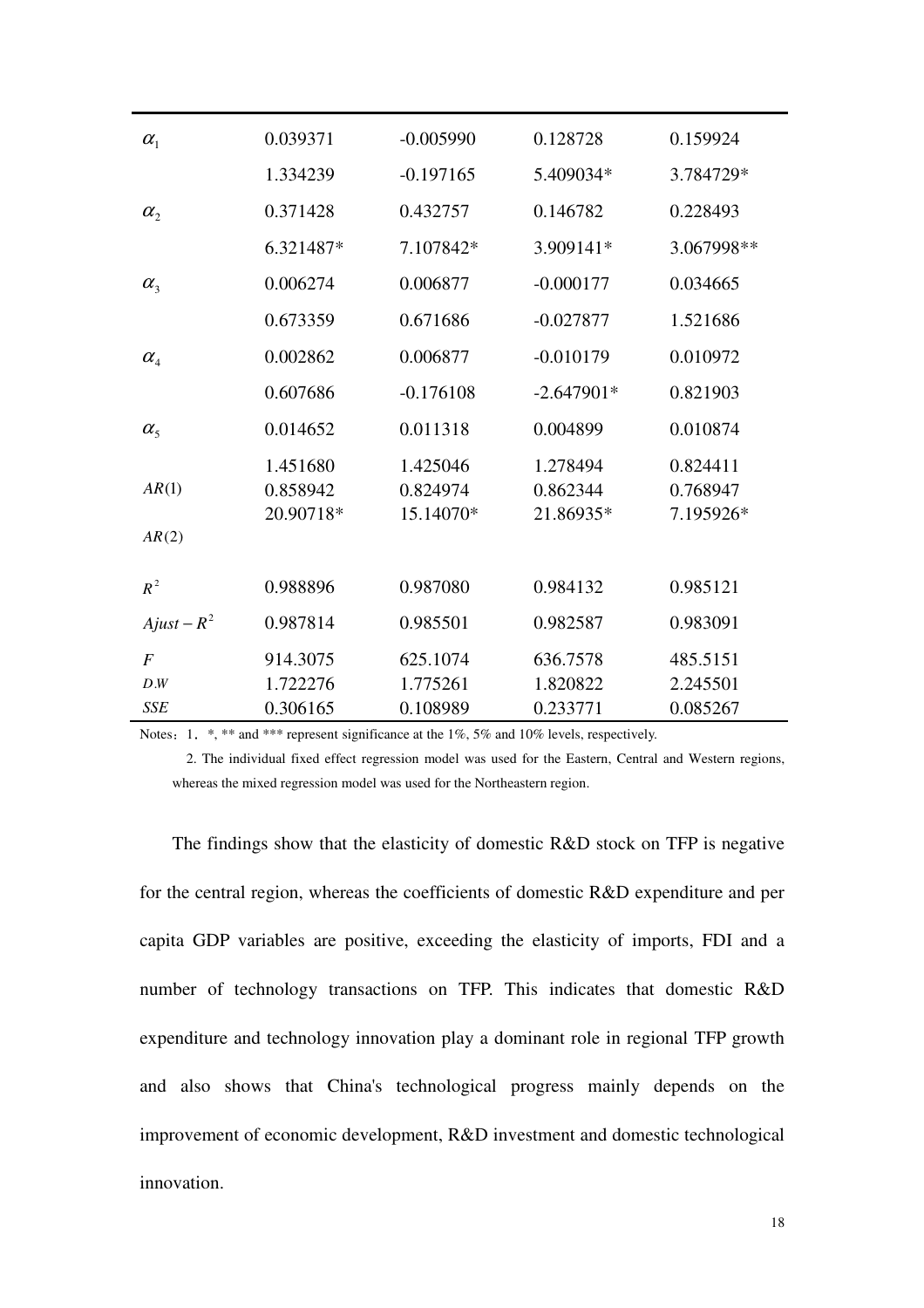For the Eastern region, the elasticity of per capita GDP and domestic R&D stock on TFP are positive and statistically significant, indicating that technical progress in the Eastern region mainly depends on the improvement of local innovation capabilities. The elasticity of FDI spillovers on TFP is 0.015, suggesting that FDI has played a certain role in promoting TFP of the region. The coefficients of the variables of imports and technology transactions are 0.003 and 0.006, which are much lower than those of the other three factors.

For the Central region, the variables of per capita GDP and FDI are positive and statistically significant, indicating that the effect of domestic technology and FDI on technological progress in the central region has played a large role in enhancing TFP. The impact of domestic technology is even greater than that of international technology spillovers. Technology contracts and imports are hypothesized to promote the technological progress of the Central region, but the evidence shows that there is no significant effect on TFP. The coefficient of the variable of domestic R&D expenditure on technological advancement in the central region is 0.006, indicating that its role in promoting technological progress is limited.

In terms of the Western region, the coefficients of the variables of domestic R&D stock, per capita GDP and FDI are all positive, whereas the variables of imports and the number of technology contracts are negative. The coefficients of domestic R&D expenditure and per capita GDP variables in the Western region are significant and positive, whereas the variable of imports is significant though negative. The results show that per capita GDP and domestic R&D investment have played a significant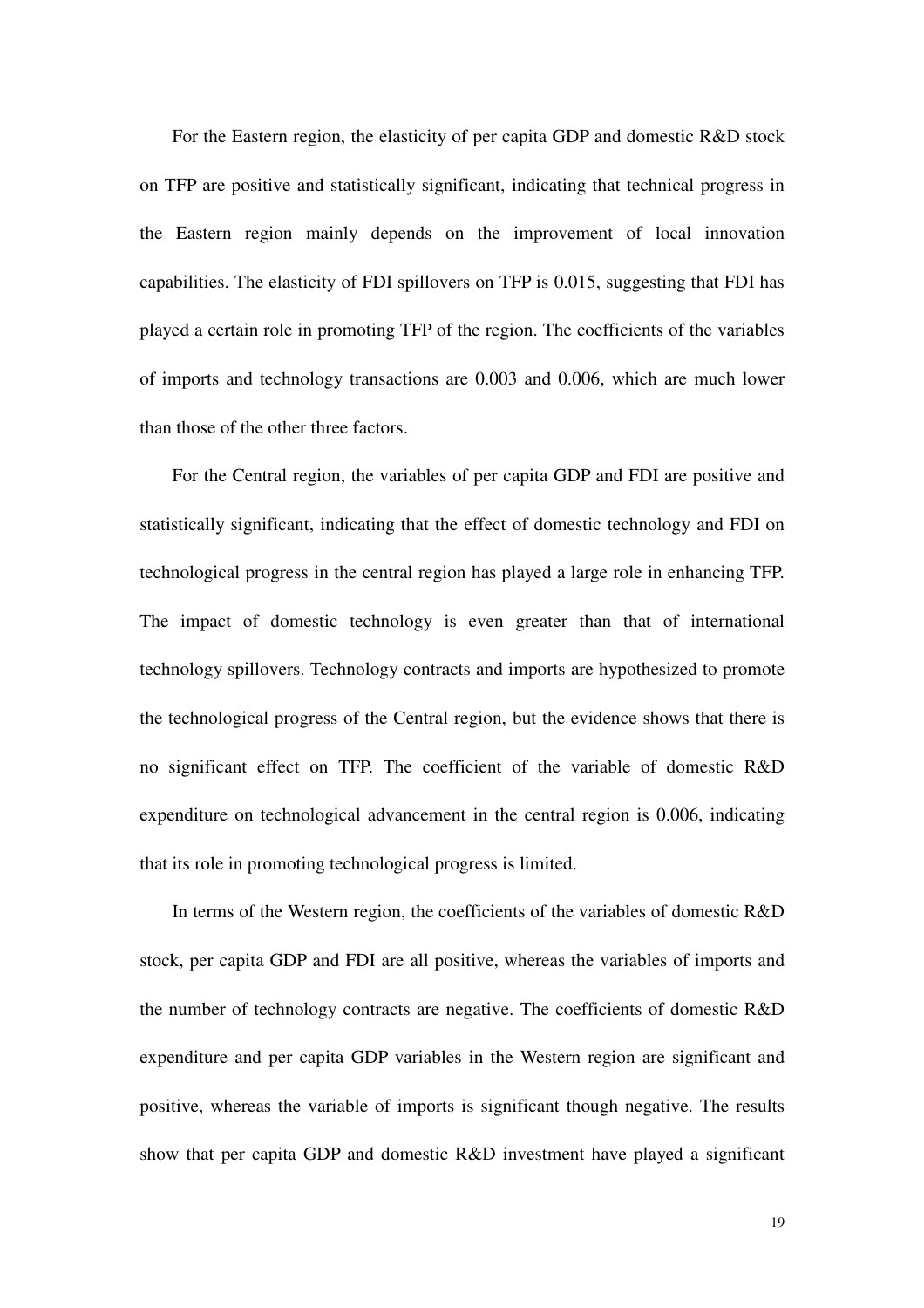role in promoting technical progress in the Western region. However, imports seem to have a negative impact on technological progress. In addition, technology transactions have a positive association with the improvement of TFP of the Western region

For the Northeastern region, per capita GDP, domestic R&D stock and expenditure, and technology transactions have a positive association with TFP. The results suggest the technological progress in the northeast relies mainly on raising the level of domestic technological innovation. It is evident that FDI and imports also play an important role in this region.

We can also compare differences and similarities in factors affecting TFP across these four regions. Domestic R&D stock in the Northeastern and Western regions is able to promote technological progress significantly. This is mainly due to a lack of R&D investment in the past in these regions. This has led the regions to lag behind economic development and technological innovation. Hence, the impact of initial R&D investment can show up in a relatively short period. However, with the rise of Eastern and Western regional economies, such a catalytic role may gradually become smaller.

The effect of domestic R&D stock on TFP in the Central region is negative. When merely testing the relationship between TFP and domestic R&D stock, there is a positive correlation between the two factors. However, putting together a regression analysis of various factors, the coefficient of the domestic R&D stock variable becomes negative. This indicates that other factors played a more important role in TFP growth in the Central region.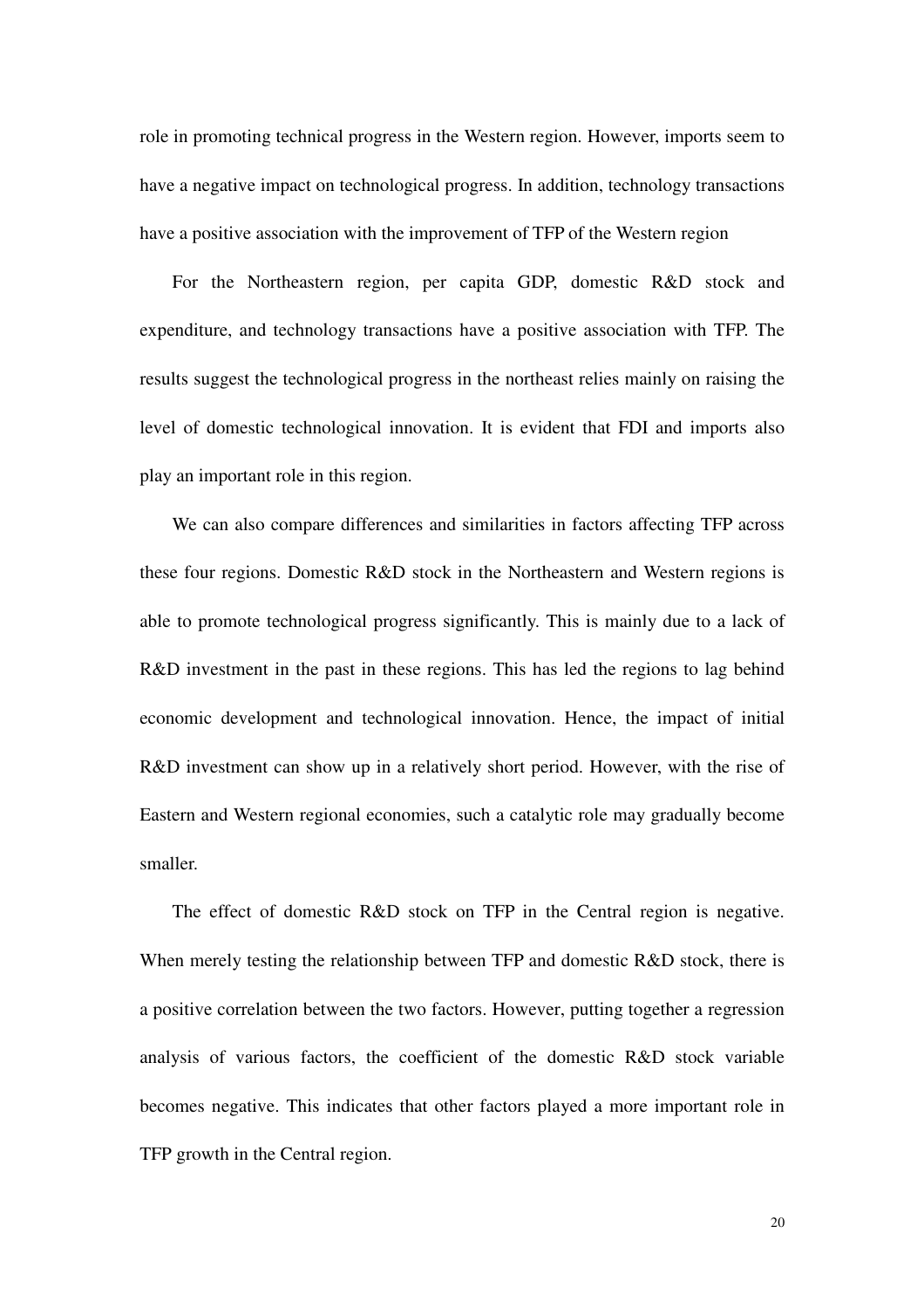Per capita GDP has played a significant role in promoting TFP, and its effect in the Eastern, Central and Northeastern regions is statistically significant. This suggests that domestic technological innovation capability is crucial to technological progress. The impact of technical transactions on TFP is significant for all the regions except the Western region. In particular, technical transactions are found to play a bigger role in the Northeastern region. Taken together, the results show that China relies mainly on enhancing domestic technological innovation capability to promote technology progress. Domestic enterprise innovation is still the driving force of regional economic development.

The impact of imports on TFP varies from region to region. It is positive and significant for the Northeast region, whereas the impact of imports is not significant for the Eastern and Central regions, though the coefficient is positive. The result is even negatively significant for the Western region. This shows that importing has helped to improve technical progress in the Northeastern region, but has been less important in the Eastern and Central regions. This finding is consistent with that of Li (2007).

Considering the impact of FDI on TFP in the four regions, the results show that the effect is positive, especially in the Eastern, Central and Northeastern regions. FDI spillovers of foreign R&D stock on technological progress has the largest positive effect in the Eastern region, which may suggest that the economic development of the Eastern region has reached the critical 'threshold', whereas in the Western region, due to relatively weak economic foundations, economic development has not crossed the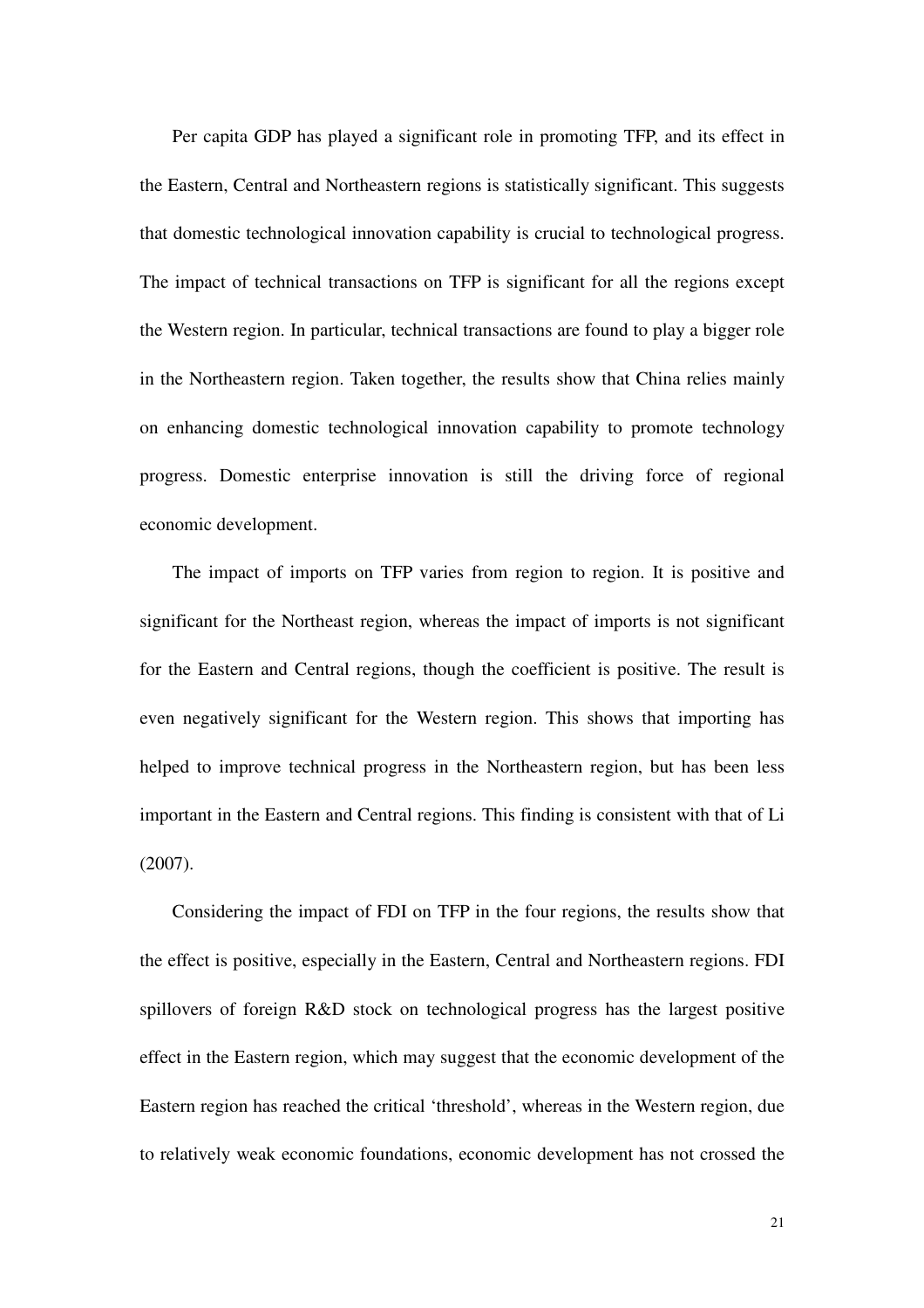critical 'threshold'. Hence, there is no evidence of technology spillovers from FDI in the Western region.

Furthermore, our empirical findings are different from those of He (2000) who found that FDI generates substantial technology spillovers. Even if in Eastern and Central regions, where there is a significant spillover effect of FDI, the magnitude of FDI spillovers was only 0.015 and 0.011. The contribution of FDI spillovers to technological progress is only 0.005 in the Western region. This may be mainly due to the rapid development of the Chinese economy, which has gradually narrowed the gap with developed countries. China's science and technology development is also catching up with developed countries. Foreign invested enterprises in China began to use technological monopoly, intellectual property protection, independent research and other means to control its core technology. Therefore, the scope of learning from foreign firms may be limited. This implies that China may have received limited technological spillovers from developed countries through FDI and imports.

## **6. Conclusions**

Using panel data analysis, the paper examines the impact of technology spillovers in the four main regions of China in the context of the evolution of the industrial structure. We find that domestic R&D stock plays a more important role than foreign R&D stock, especially in the Northeastern region. The results show that domestic technology innovation is the major source of technological progress in the four main regions. This indicates that investment in Northeastern traditional industry has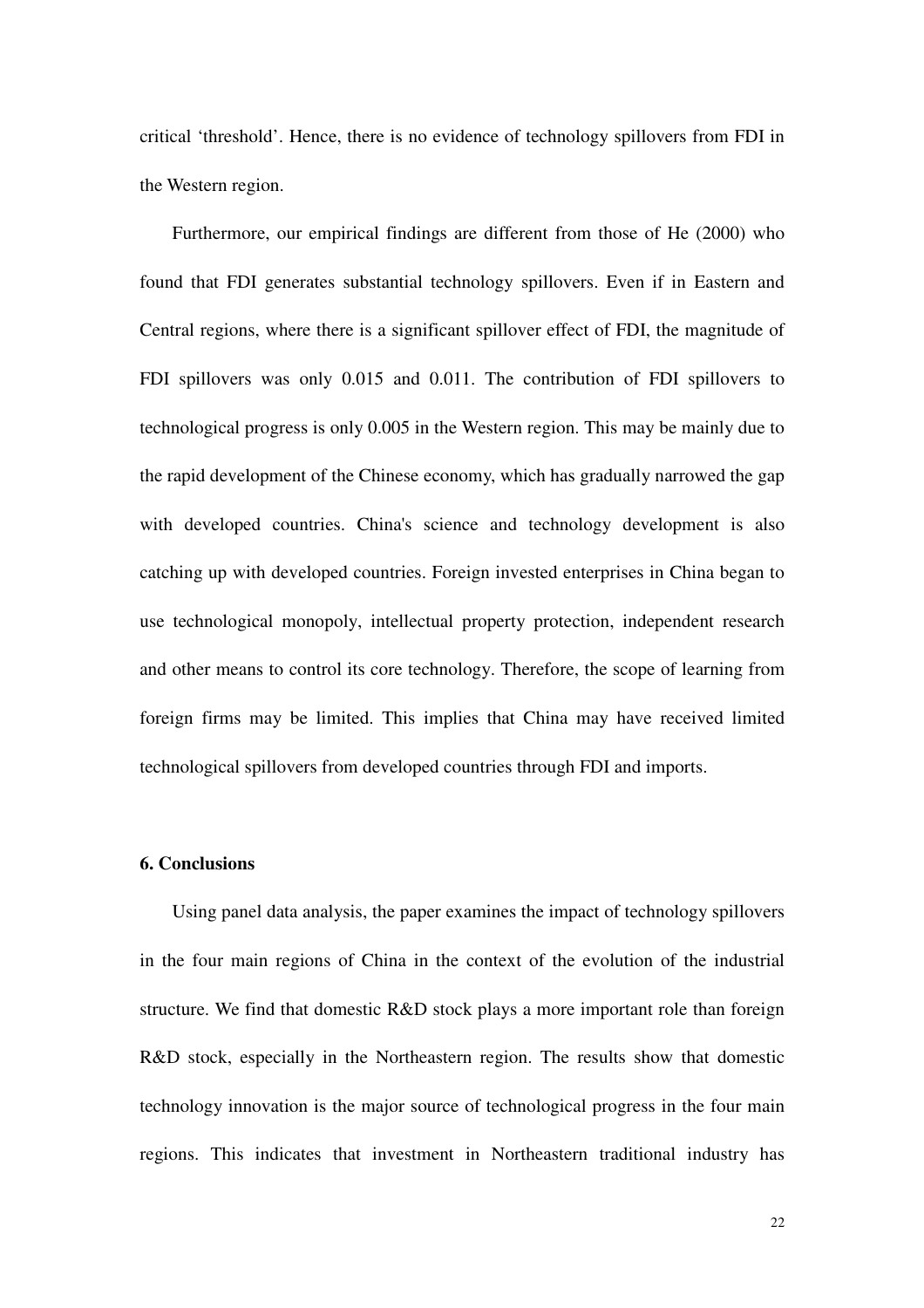generated a remarkable improvement in technology. Along with the increasing investment, technological progress in the four regions will gradually shift to mainly depending on independent technological innovation. Nevertheless, the impact of international technology spillovers on technological progress in China cannot be ignored. FDI is still an important source of technological progress in the four regions. In particular, imports help to promote technological progress in the Northeastern region

We have found that different channels for technology spillovers have different contributions to technological progress in the four regions. Among the three domestic technology spillovers channels, R&D spillovers have played a significant role in technological advances in Eastern, Western and Northeastern regions, whereas the stock of per capita GDP has had a significant impact on technical progress in all the four regions. Technology transactions have had a significant impact on the Eastern, Central and Northeastern regions. International technology spillovers have played a role in promoting technological progress in these regions through FDI spillovers. However, importing has only affected the Northeastern region.

It is noted that the stock of per capita GDP has had a greater impact on technological progress than other channels, which indicates that China's technological progress mainly depends on domestic technological innovation. In addition, the threshold effect exists in terms of FDI spillovers. At present, the Eastern, Central and Northeastern regions have reached above the threshold. Hence, the impact of FDI spillovers is significant. However, the Western region has not crossed the threshold,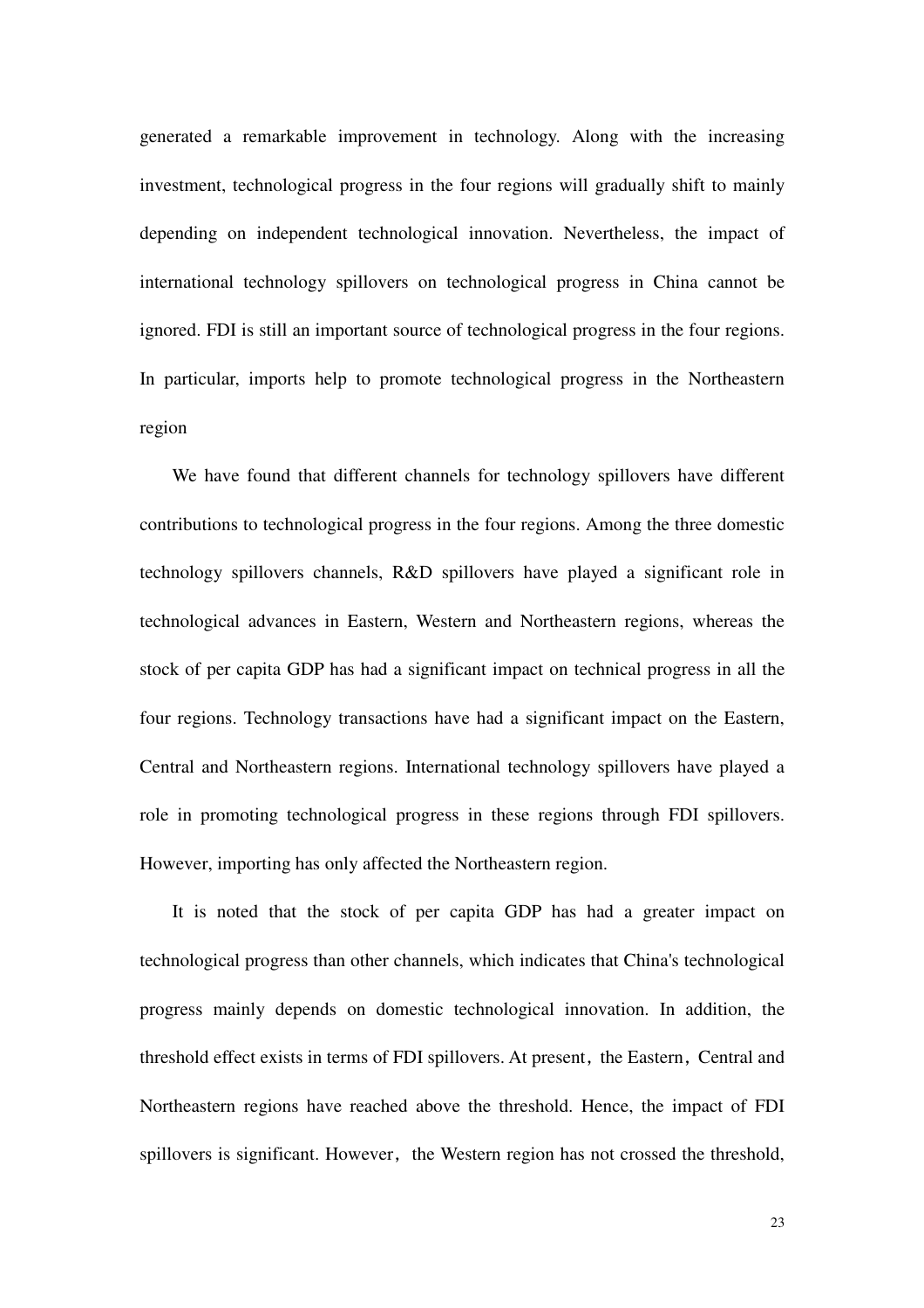and FDI has not had a significant effect. This may be one of the reasons why the Western region is unable to obtain technology spillovers from FDI. Furthermore, technology transactions have positively affected the technological progress of the Eastern, Central and Northeastern regions, but not the Western region. Importing has played a certain role in promoting technological progress in the Eastern, Central and Northeastern regions. However, the Western region has failed to absorb technology spillovers through importing perhaps due to its weak technical capacity. Finally, domestic R&D has played a certain role in promoting technological advancement in the Eastern, Western and Northeastern regions, but its effect on TFP in the Northeastern region was the most important. Domestic R&D has not enhanced technological progress in the Central region.

The findings have important policy implications. The government should adopt a combined strategy to develop domestic technological capability and continue investing in R&D. At the same time, local firms should be encouraged to engage in building links with foreign firms to gain external technology spillovers.

#### **References**

1. Hou Xiaozhong. On the Development of Tertiary Industry. On Economic Problems, 1981,8, 27-32.

2. Guo Xibao. Kuznets Hypothesis Viewed from the Theory of Economics of Development: On the Causes for the Enlargement of Income Inequality in China. Management World, 2002, 3, 66-73.

3. Yue Li. The structure of China's industrial sector. China Renmin University Press, 2008.

4. Yuliang Shen. Institutional transformation and structural changes. Shanghai University of Finance & Economics Press, 1998.

5. Kesha Guo. China: The economic growth and structural changes in the reform.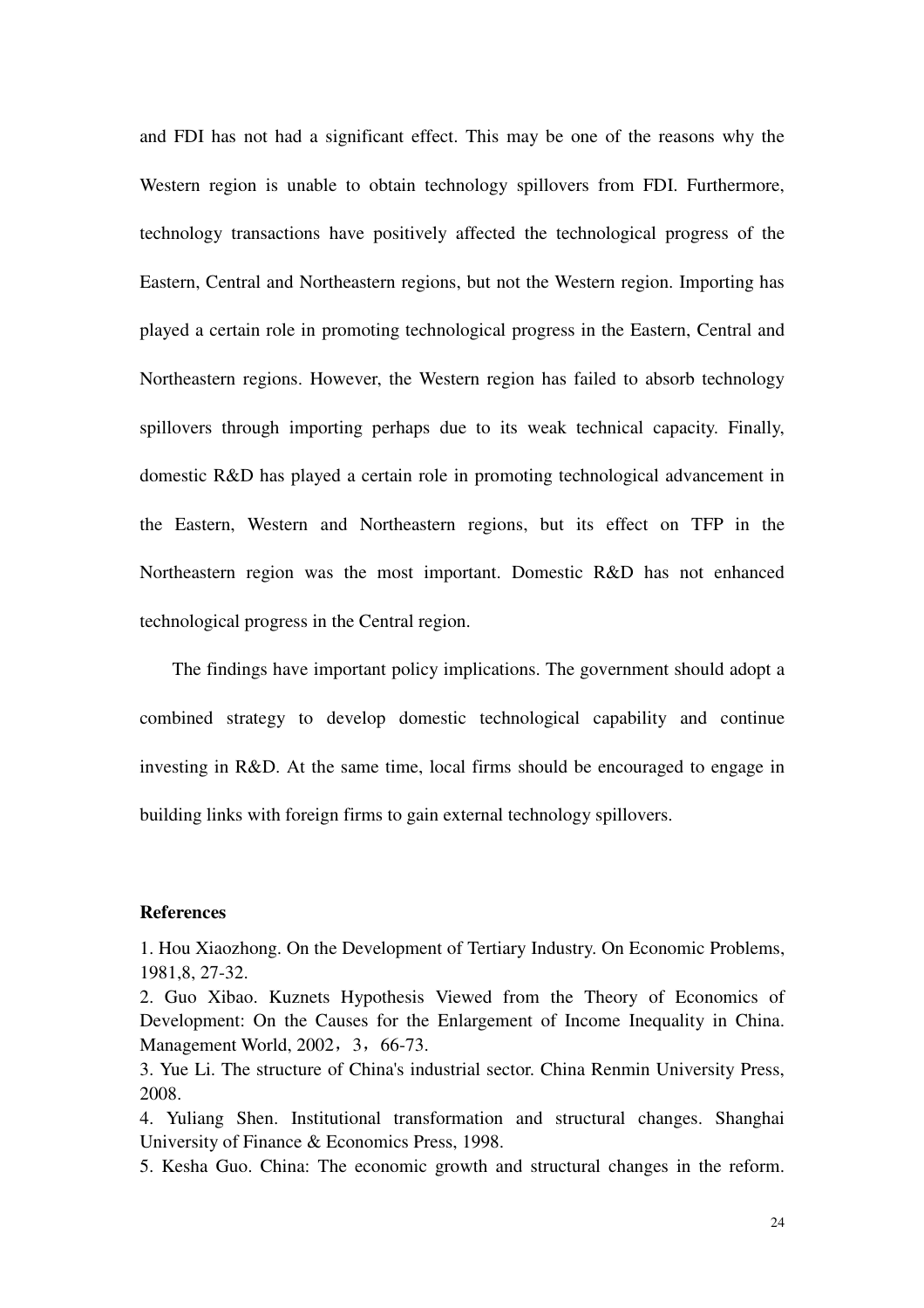Shanghai People's Publishing House, 1996.

6. Guo Kesha. The sustained growth of China's economic. Academic Research, 1993, 5,26-32.

7. Zhou Zhenhua. The structural effect of the modern economic growth. Shanghai People's Publishing House, 1995

8. Sedaitis J. Technology Transfer in Transitional Economies: A Test of Market, State and Organizational Model, Research Policy, 2000, 29, 135-147.

9. Gerick P.A. Models of Technology Diffusion. Research Policy, 2000, 29, 603-625.

10. Bart D.L. Externalities of R&D Expenditures Economic Systems Research. 2002, 14, 407-425.

11. Abreu Maria, and Henri L. F. Spatial Patterns of Technology Diffusion: An Empirical Analysis Using TFP. Tinbergen Institute Discussion Paper, 2004, 7, 3-79.

12. Megan MacGarvie. The Determinants of International Knowledge Diffusion as Measured by Patent Citations. Economics Letters, 2005, 87, 121-126.

13. Paul L. Robertson and Parimal R. Patel. New Wine In Old Bottles: Technological Diffusion In Developed Economies. Research Policy, 2007, 36, 708-721.

14. Huang Xianhai, and Zhang Yunfan. The study on country differences in technology spillover effect of China's foreign trade. Economic Survey, 2004,7,49-51 15. Li Xiaoping, and Zhu Zhongdi. The technology spillover threshold effects of international trade. - Based on the analysis of the regional panel data. Statistical Research, 2004, 10, 27-32.

Li Ping, and Qian Li. Technology Spillover Effects of Importing and FDI —An Empirical Analysis of Different Regions' Technological Progress in China. Finance and Trade Research, 2005, 6, 40-45

17. Zeng Gang, and Lin Lan. Study on the Factors of Technology Diffusion. Science and Management, 2006,2,22-27.

18. Li Ping, and Lu Jingjie. An Empirical Study of the Impact of imports on Regional Total Factor Productivity Growth in China. Inquiry into Economic Issues, 2006,2, 44-47.

19. Lei Zhu, and Bang Nam, Jeon. International R&D Spillovers: Trade, FDI, and Information Technology as Spillover Channels. Review of International Economics, 2007, 15(5), 955-976.

20. Ram C. Acharya and Wolfgang Keller. Estimating the productivity selection and technology spillover effects of imports. NBER, June 2008.

21. Jakob B. Madsen. Technology spillover through trade and TFP convergence: 135 years of evidence for the OECD countries. Journal of International Economics. 2007, 72(2), 464-480.

22. Zhao Hua; Ding Liying .Impact of Technological Spillover on the Enterprise Cluster Technology Innovation Capacity. College of Economics and Business Administration Chongqing University, 2008.

23. Xie Yuying .Technology spillover and product quality. Southern Illinois University, 2008.

24. Yiying Zhu. An analysis on technology spillover effect of foreign direct investment and its countermeasures. International journal of Business and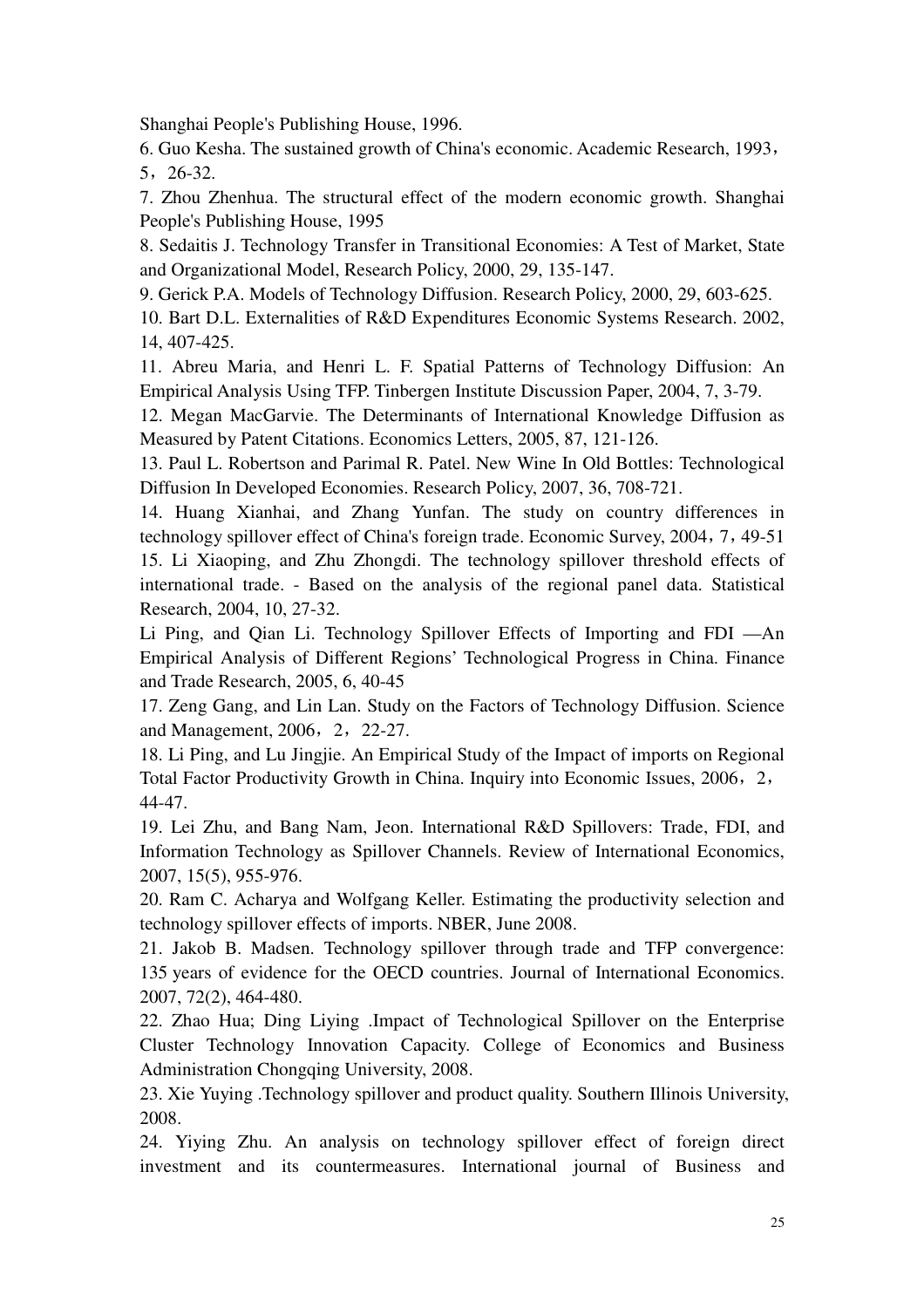Management, 2010, 5(4), 178-182.

25. Shuxian Huang and Qian Wang. Reverse Technology Spillover from Outward FDI: The Case of China. Proceedings of the 2009 International Conference on Management of e-Commerce and e-Government. 2009, 550-553.

26.Junyoung Kim, Janghyuk Youn and Youngtae Park. An Empirical Investigation Of Licensing Probability And Sectoral Pattern In Technology Transfer. International Journal of Innovation and Technology Management , 2009, 6, 227-246.

27.Katheryn Cormican and Michael O'connor. Technology Transfer For Product Life Cycle Extension: A Model For Successful Implementation. International Journal of Innovation and Technology Management, 2009, 3, 265-282.

28. Daniel F. Spulber. Innovation and international trade in technology. Journal of Economic Theory, 2008, 138(1), 1-20.

29. Hikaru Ogawa and David E. Wildasin**.** Think Locally, Act Locally: Spillovers, Spillbacks, and Efficient Decentralized Policymaking. American Economic Review, 2009, 99(4), 1206-1217.

30. Daron Acemoglu and Amy Finkelstein. Input and Technology Choices in Regulated Industries: Evidence from the Health Care Sector. Journal of Political Economy, 2008, 116(5), 837-880.

31. Roberto Alvarez and Ricardo A. López. Is Exporting a Source of Productivity Spillovers? Review of World Economics, 2008, 144(4), 723-749.

32. Cem Ertur and Wilfried Koch. Growth. Technological Interdependence and Spatial Externalities: Theory and Evidence. Journal of Applied Econometrics, 2007, 22(6), 1033-1062

33. Mahmut Yasar and Catherine J Morrison Paul. Foreign technology transfer and productivity: Evidence from a matched sample. Journal of Business and Economic Statistics. 2008, 26(1), 105-112.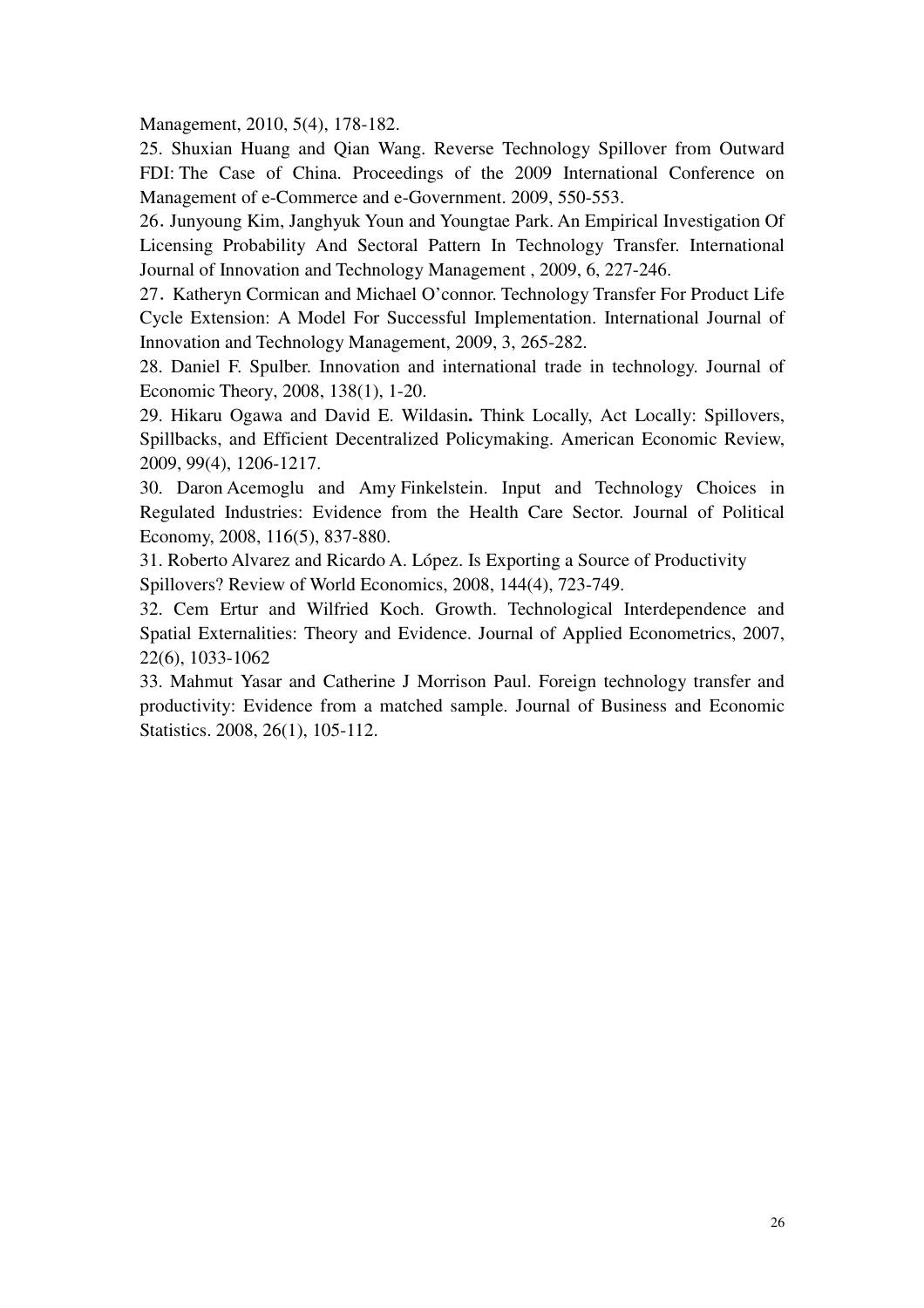## **Appendix**

Estimation Model selections

1 Technology diffusion model for the Eastern region

① Mixed regression model

We get the regression results using Eviews 5.0. It can be expressed as:  $\ln TEP_{it} = -4.015121 + 0.179659 \ln S_t^{rd} + 0.260656 \ln S_{it}^{psdp} + 0.018731 \ln S_{it}^{cnt}$ 

$$
\begin{array}{ll}\n\text{(-32.01100)} & (10.70254) & (10.88289) & (3.126762) \\
\hline\n& -0.007564 \ln S_{it}^{f - imp} + 0.075446 \ln S_{it}^{f - fdi} + \varepsilon_{it} \\
\text{(-0.810560)} & (7.569947) & (1) \\
& R^2 = 0.932246 & SSE_r = 2.247321\n\end{array}
$$

② Individual fixed effect model

We get the regression results using Eviews 5.0 to estimate the OLS. It can be expressed as:

$$
\ln TEP_{ii} = -0.237482 + 0.013051D_2 + \dots + 0.079179D_{10} + 0.065330S_i^{rd} + 0.444629 \ln S_i^{psdp}
$$
  
(1.765036) (6.482717)  
+0.010965 \ln S\_i^{cnt} + 0.015751 \ln S\_i^{f-imp} - 0.030999 \ln S\_i^{f-fdi} + \varepsilon\_i  
(2.575582) (1.891347) (2.309572) (2)  

$$
R^2 = 0.965378 \qquad SSE_u = 1.148380
$$

Where, the dummy variables  $D_1$ ,  $D_2$ ,  $\cdots$ ,  $D_{10}$  are defined as:

$$
D_i = \begin{cases} 1, & \text{if it belongs to the individual } i, i = 1, 2, \cdots, 10 \\ 0, & \text{other cases} \end{cases}
$$

③ Sig.-F for the two models

Now we adopt F-statistic to test which regression model should be established for the Eastern region. Null hypothesis and alternative hypothesis are as follows:

 $H_0$ :  $\alpha_i = \alpha$ , which means that intercepts are the same for different individuals in the model (The model should be set as a mixed regression model.)

 $H_1$ : intercepts are different for different individuals in the model (The model should be set as an individual fixed effect model.) F-statistic is defined as: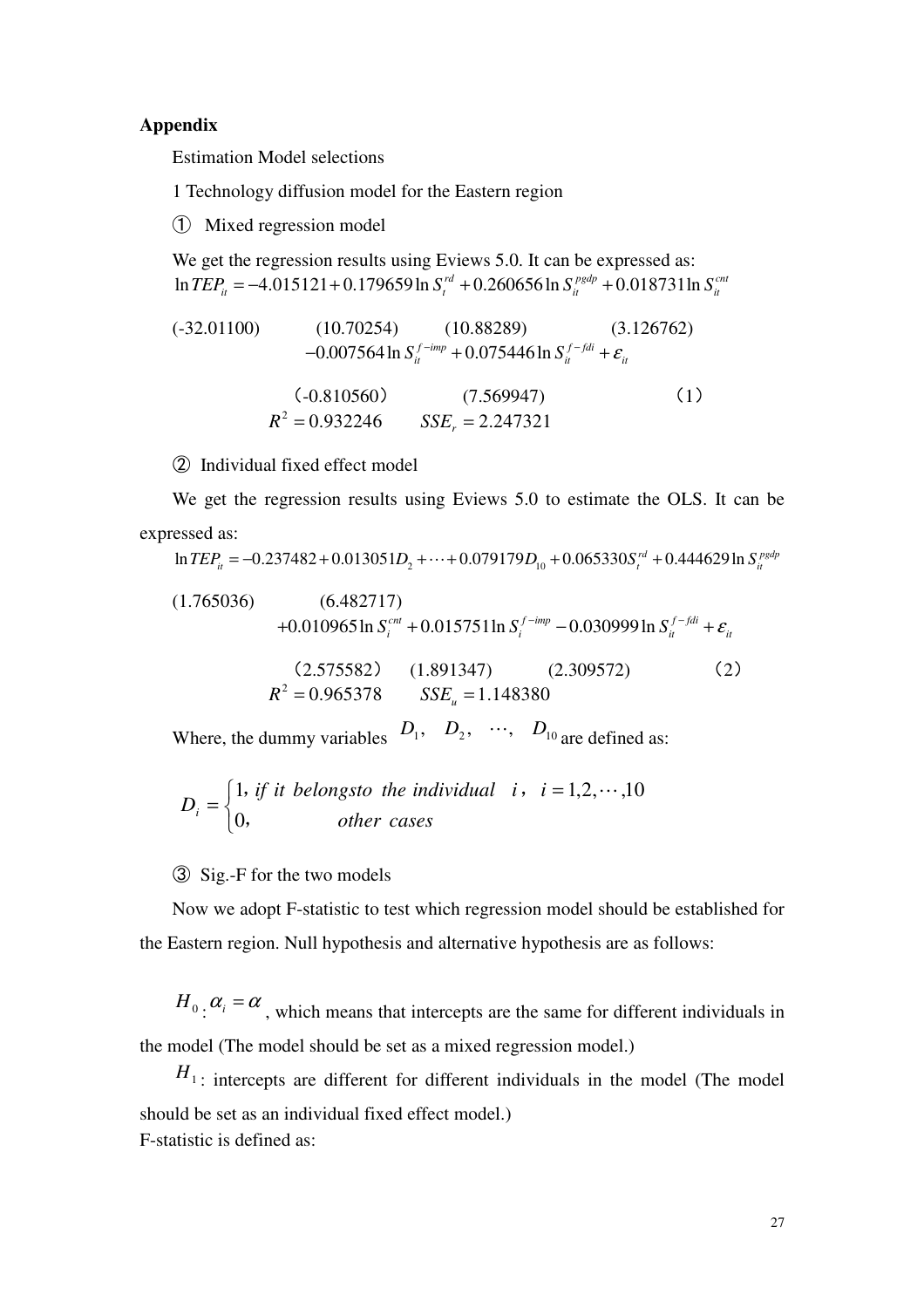$$
F = \frac{(SSE_r - SSE_u)/[(NT - K - 1) - (NT - N - K)]}{SSE_u/(NT - N - K)}
$$

$$
= \frac{(SSE_r - SSE_u)/(N - 1)}{SSE_u/(NT - N - K)}
$$
(3)

where,  $SSE<sub>r</sub>$  is the Residual Sum of Squares of the constrained model, i.e., mixed model;  $SSE_{u}$  is he Residual Sum of Squares of the non-binding model, i.e., individual fixed effect model. Non-binding model has one more parameter to be estimated than the constrained model.

It is known that,  $SSE_r = 2.247321$ ,  $SSE_u = 1.148380$ ,  $N = 10$ ,  $NT = 180$  and  $K = 5$ . Calculated from the equation above, we get  $F = 17.54$ ; from the table, we know that,  $F_{0.05(9,165)} = 2.50$ .

Because  $F = 17.54 > F_{0.05(9,165)} = 2.50$ , we reject the null hypothesis and set up an individual fixed effect model instead.

#### **(2) Technology diffusion model for the Central region**

① Mixed regression model

By adopting a mixed regression model, the regression result for the Central region is obtained.

 $ln TEP_i = -3.617755 + 0.034875ln S_i^{rd} + 0.363756ln S_i^{psdp} - 0.011569ln S_i^{cnt}$  (-12.77863) (1.171337) (6.793563) (-1.670914)  $+0.008325 \ln S_i^{f - imp} + 0.034181 \ln S_i^{f - fdi} + \varepsilon_i$  $(0.382558)$   $(5.495327)$   $(4)$  $R^2 = 0.942989$   $SSE_r = 0.583031$ 

② Individual fixed effect model

By adopting an individual fixed effect model, the regression result for the Central region is obtained.

The model can be expressed as:

 $\ln TEP_{ii} = -0.074273 + 0.011038D_2 + \cdots + 0.027004D_6 - 0.083887 \ln S_i^{rd} + 0.598190 \ln S_i^{pgdp}$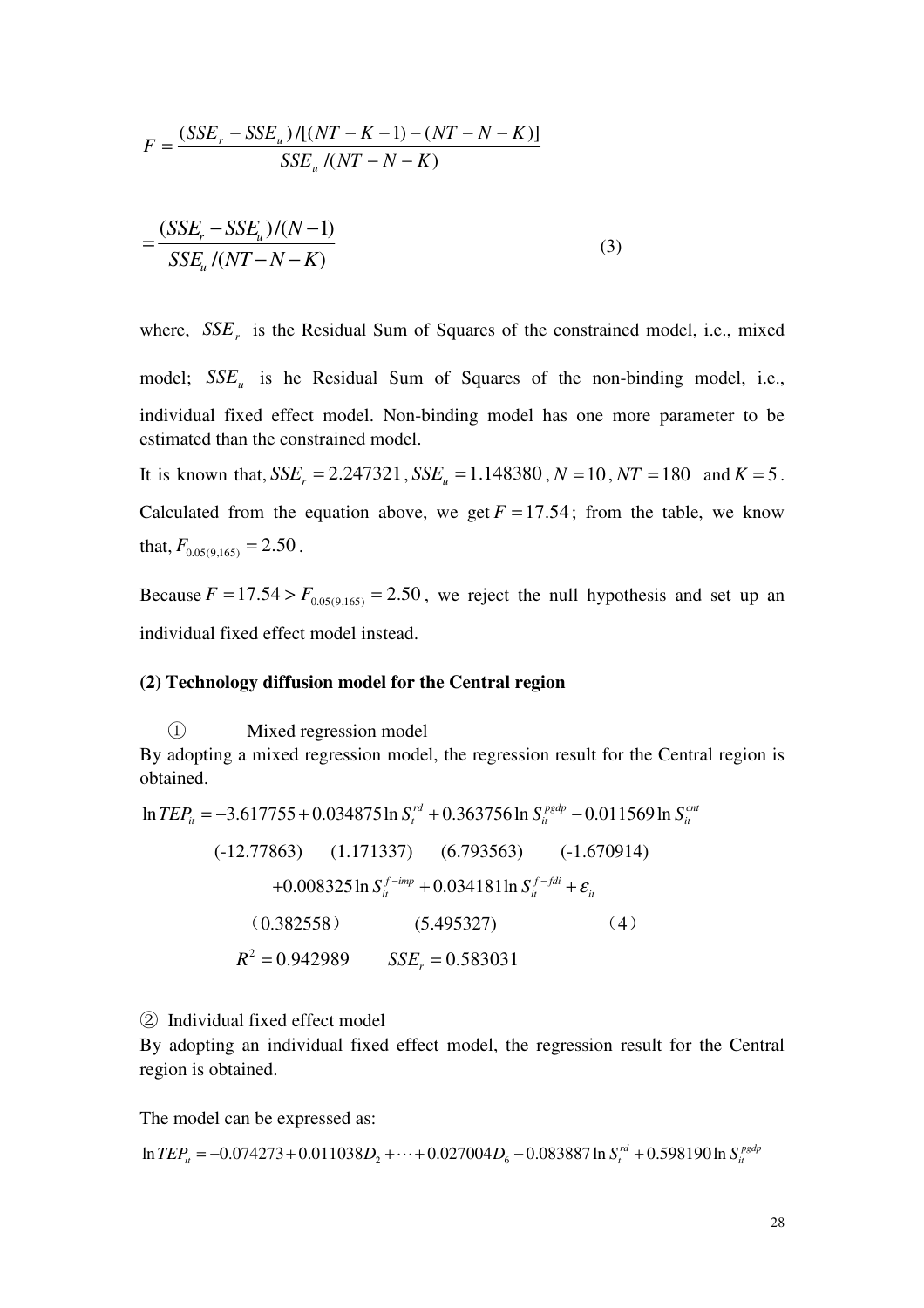(-2.246028) (8.528793)  $-0.017373\ln S_i^{cnt} + 0.013102\ln S_i^{f-imp} + 0.0226841\ln S_i^{f-fdi} + \mathcal{E}_{it}$  $(-1.500354)$   $(1.678843)$   $(2.393347)$  (5)  $R^2 = 0.957448$   $SSE_u = 0.435165$ 

where, the dummy variables  $D_1$ ,  $D_2$ ,  $\cdots$ ,  $D_{10}$  are defined as:

$$
D_i = \begin{cases} 1, & \text{if it belongs to the individual } i, \ i = 1, 2, \cdots, 10 \\ 0, & \text{otherwise} \end{cases}
$$

#### ③ Sig.-F for the two models

Now we adopt F-statistic to test which regression model should be established for the Eastern region, mixed regression model or individual fixed effect model. Null hypothesis and alternative hypothesis are as follows:

 $H_0: \alpha_i = \alpha$ , which means that intercepts are the same for different individuals in the model (The model should be set as a mixed regression model.)

 $H_1$ : intercepts are different for different individuals in the model (The model should

be set as an individual fixed effect model.)

F-statistic is also calculated from equation (16). It is known that that  $SSE_r = 0.459369$ ,  $SSE_u = 0.242097$ ,  $N = 6$ ,  $NT = 108$  and  $K = 5$ . Calculated from the equation above, we get  $F = 6.59$ ; from the table, we know that  $F_{0.05(5.97)} = 2.81$ .

Because  $F = 6.59 > F_{0.05(5,97)} = 2.81$ , we reject the null hypothesis and set up an individual fixed effect model instead.

#### **(3) Technology diffusion model for the Western region**

① Mixed regression model

By adopting a mixed regression model, the regression result for the west region is obtained.

The model can be expressed as:

$$
\ln TEP_{it} = -3.907137 - 0.001550 \ln S_{it}^{rd} + 0.407726 \ln S_{it}^{pgdp} - 0.006919 \ln S_{it}^{cnt}
$$
  
\n(-28.16559) (-0.082157) (14.15838) (-1.044922)  
\n+0.045797 \ln S\_{it}^{f-imp} + 0.011324 \ln S\_{it}^{f-fdi} + \varepsilon\_{it} (6.695787) (2.113749) (6)  
\n
$$
R^{2} = 0.900190 \quad SSE_{r} = 1.672953
$$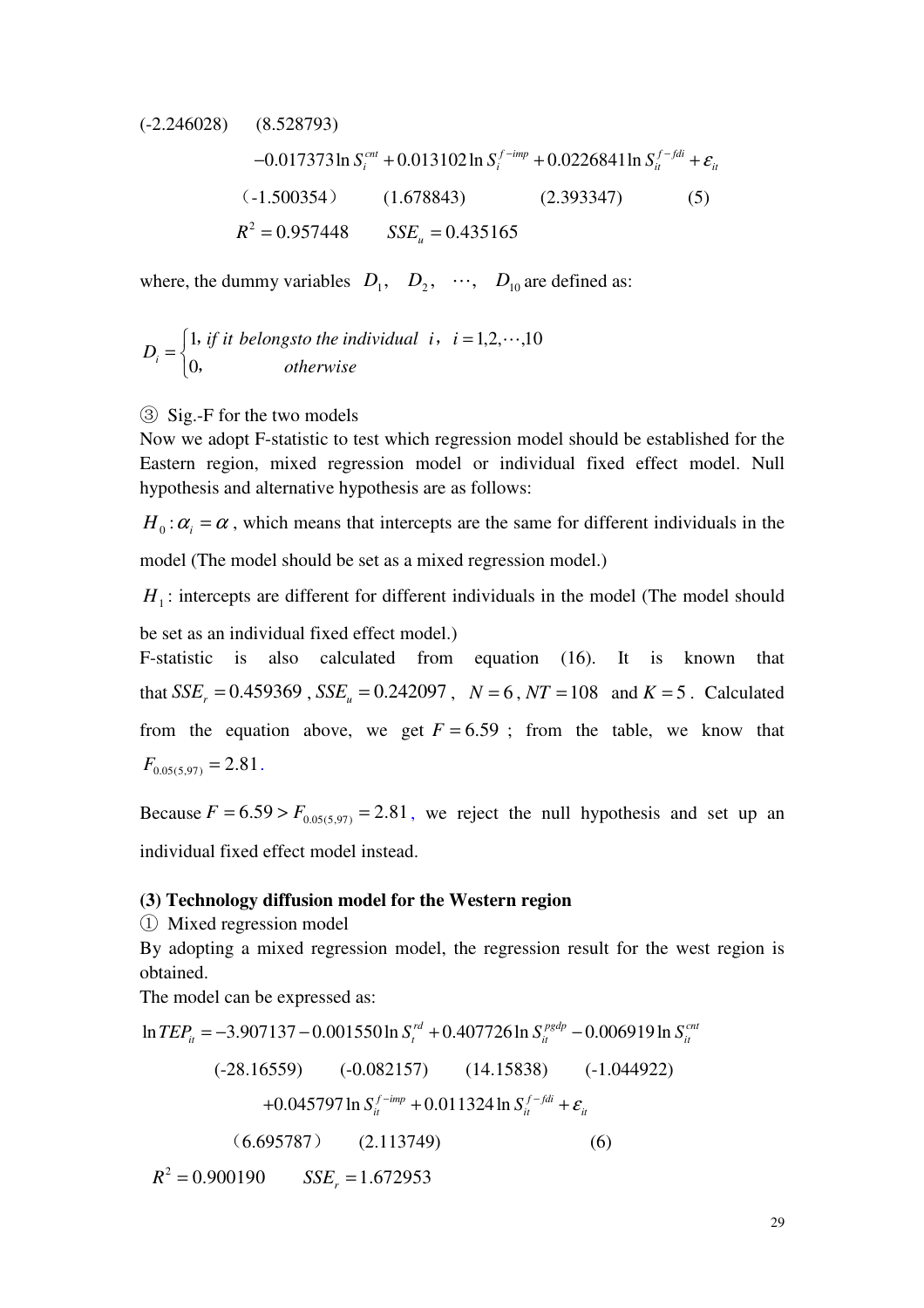② Individual fixed effect model

By adopting an individual fixed effect model, the regression result for the west region is obtained, as exhibited in Tab. 5.20.

The model can be expressed as:

 $\ln TEP_{it} = 0.113797 + 0.085880D_2 + \cdots - 0.031838D_{10} + 0.017750\ln S_t^{rd} + 0.425766\ln S_t^{pgdp}$ 

$$
(0.650258) \qquad (8.855530)
$$
  
+0.007782 ln  $S_i^{cnt}$  + 0.019460 ln  $S_i^{f-imp}$  + 0.008474 ln  $S_i^{f-fdi}$  +  $\varepsilon_{ii}$   
(0.915589) (2.829852) (1.565821) (7)  
 $R^2 = 0.951797$   $SSE_u = 0.807944$ 

where, the dummy variables  $D_1$ ,  $D_2$ ,  $\cdots$ ,  $D_{10}$  are defined as:

$$
D_i = \begin{cases} 1, & \text{if } it \text{ belongs to the individual } i, i = 1, 2, \cdots, 10 \\ 0, & \text{otherwise} \end{cases}
$$

③ F-statistic test of two models

Now we use F-statistic to test which regression model should be selected for the Western region. Null hypothesis and alternative hypothesis are as follows:

 $H_0$ :  $\alpha_i = \alpha$ . It means that different individuals' intercepts are the same for different individuals in the model (The model should be set as a mixed regression model.)

 $H_1$ : Different individuals' intercept  $\alpha_i$  in the model are different (The model is an individual fixed effect model)

F-statistic is still calculated from equation (16) expression. It is known that  $SSE_r = 1.667891$ ,  $SSE_u = 0.579530$ ,  $N = 10$ ,  $NT = 180$ .  $K = 5$  Then we substitute

those to the expression, and obtain  $F = 19.63$ .

Look-up table:  $F_{0.05(9,165)} = 2.50$ 

Because  $F = 19.63 > F_{0.05(9,165)} = 2.50$ , we reject the null hypothesis, and set up a fixed effect model.

#### **(4) The selection of Technical Diffusion Model for the Northeastern region**

①The regression results if using a mixed regression model

The regression results calculated from a mixed regression model for the Northeast are shown below.

 $\ln TEP_i = -3.688036 + 0.218874 \ln S_i^{rd} + 0.208304 \ln S_i^{psdp} + 0.027601 \ln S_i^{cnt}$ (-8.143614) (4.373186) (2.146296) (1.179995)